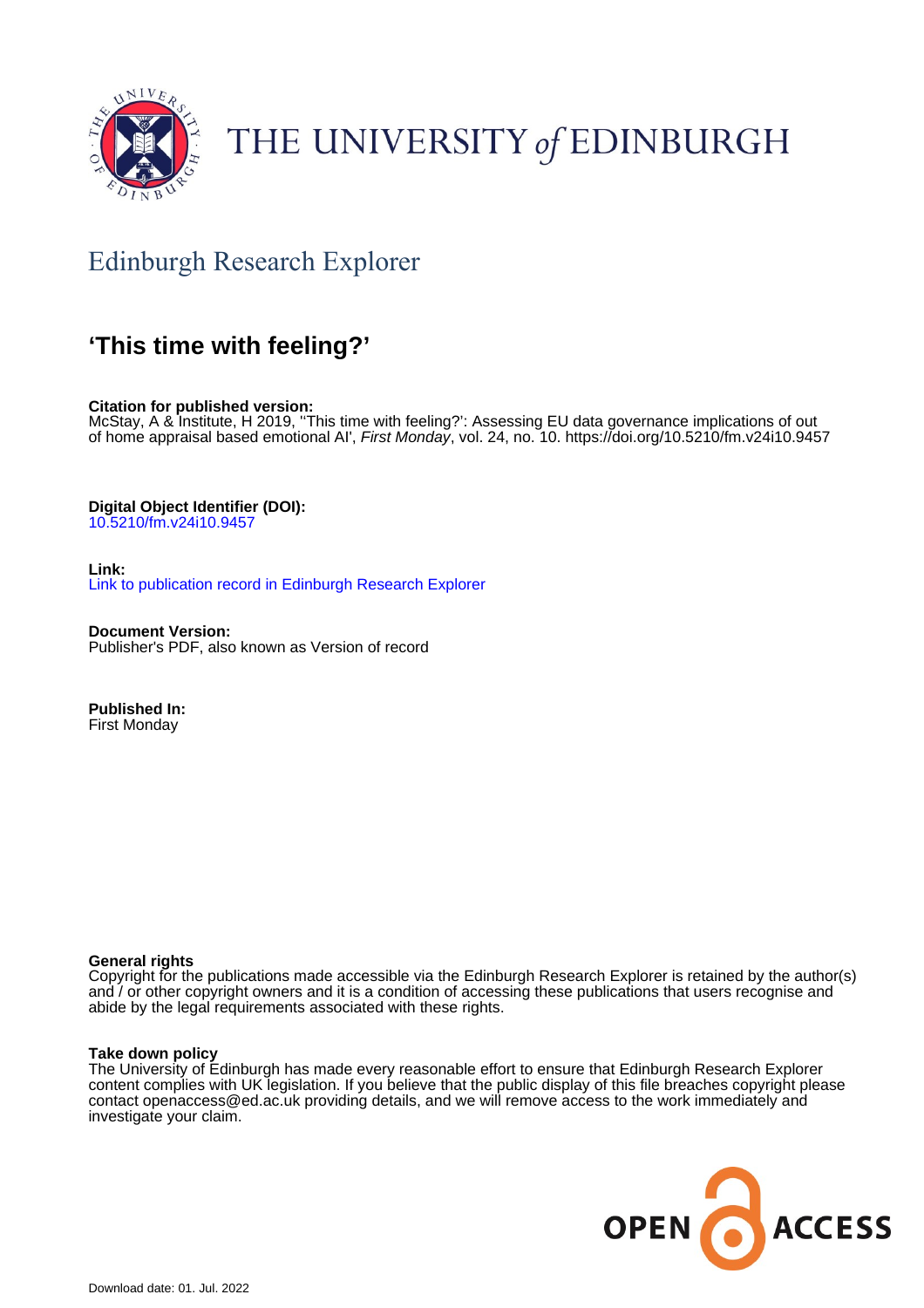First Monday, Volume 24, Number 10 - 7 October 2019



**JOURNAL** 

# This time with feeling?' Assessing EU data governance implications of out of home appraisal based emotional AI by Andrew McStay and Lachlan Urquhart

## **Abstract**

The boundaries of personal space and borders of bodily integrity are being tested by deployments of emotional artificial intelligence (EAI) in private and public spaces. By means of sensing, seeing and machine learning of facial expressions, voice, gaze, gestures and range of physiological signals (heart rate, skin conductivity and temperature, muscle activity, body temperature, respiration and other biosignals), the goal is to make interior emotional life machine-readable for personal, commercial and security objectives.

In this paper, we focus on computer vision and face-based analytics to consider the nature, method and development of facial coding, the potential demise of existing approaches, and the rise of even more invasive methods. Criticisms of facial coding have long existed, but recent scholarship and industrial development signals a lack of confidence in 'basic emotions' and a turn to appraisal-based accounts of emotion. This inevitably entails use of data about internal physiological and experiential contexts, but also factors external to an individual. To explore this, this paper asks and answers the following question: With regard to deployment in out-of-home situations, what are the legal and privacy implications of appraisalbased emotion capture?

## **Contents**

[Introduction](#page-1-0) [Technical dimension of emotional AI: Facial action coding](#page-2-0) [Emotional AI in public](#page-4-0) [Ethical harms, concerns and challenges](#page-4-1) [The governance of emotional AI](#page-5-0) **[Conclusion](#page-10-0)** 

## <span id="page-1-0"></span>**Introduction**

The boundaries of personal space and borders of bodily integrity are being tested by deployments of emotional artificial intelligence (EAI) in public spaces. These enable intrusion into the hearts and minds of citizens by making psycho-physiological life visible. This is through gauging and machine learning of facial expressions, voice, gaze and gestures, and physiological seeing and sensing of blood flow, heart rate, body temperature and respiration, among measures. We unpack these new surveillance practices, raise concerns about how EAI impacts data privacy in public, and assess scope for accountability of EAI systems.

The widening ecosystem of actors bearing witness to intimate emotional details, interpreting and classifying citizens raises questions about the adequacy of regulatory controls for personal data and the inferences made. In this paper, we focus on situations where choice about the body and mind being read by EAI is much less clear, such as with emergent use of facial coding in public and civic spaces. To do this, we provide an overview of the technologies, detail ethical harms, map legal risks and outline sociotechnical safeguards necessary for the emergence of publicly accountable emotion-sensing applications. We focus on machine learning, computer vision and face-based analytics to consider the nature, method and development of facial coding, and its potential demise. Criticisms have long existed, but recent scholarship and industrial insight signals a lack of confidence in 'basic emotions' and a turn to appraisalbased accounts of emotion. This paper asks and answers the following question: With regard to deployment in out-of-home situations, what are the legal and privacy implications of appraisal-based emotion capture?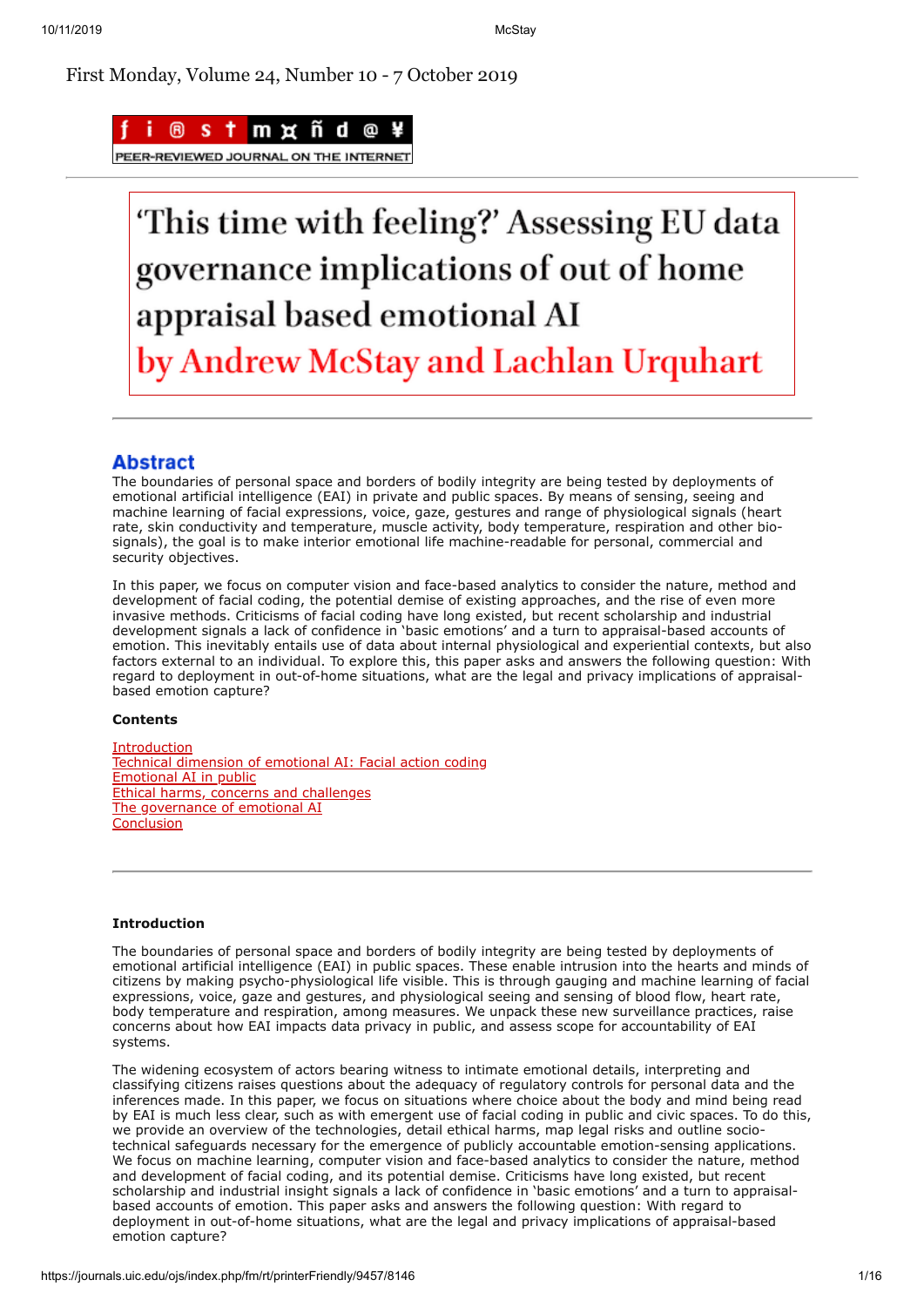Technologies that seek to learn and react to human emotions will be increasingly mainstream by the early 2020s (Gartner, 2018). This is emerging due to economic, organisational and personal value in recognising emotional and human state. In this paper we are particularly concerned about EAI entering *public spaces* where interactions and expectations of control over information collection and subsequent use can be harder to mediate. Paying special attention to out-of-home advertising and urban space sensing, which are linked in part to latent smart city initiatives, this paper is concerned about how EAI is entering everyday life. Currently, EAI poses many unanswered questions. These include how are different forms of EAI underpinned by computer vision making citizen feelings machine readable? Is the methodology sound and, if not, what are the consequences? Core to this paper is the question of what if they are becoming more reliable? As will be explored, while many current applications depend on digital derivatives of the Facial Action Coding System, an approach that has received heavy criticism, what if approaches more sensitive to internal physiological and social contexts were employed? This 'appraisal' based approach seems likely and to anticipate this, in this paper, we focus on implications of EAI in public from socio-technical, ethical and legal angles. Accordingly, we examine key provisions of the 2016 European General Data Protection Regulation (GDPR), the existing ePrivacy Directive 2002 — updated 2009 — (ePD) and a version of its proposed replacement the proposed ePrivacy Regulation (ePR) (which remains in a state of legislative flux).

### <span id="page-2-0"></span>**Technical dimension of emotional AI: Facial action coding**

The technologies in question derive from affective computing techniques and advances in machine learning and 'artificial intelligence' (AI). Taken together, McStay (2018) dubs these emotional AI (EAI). This is a weak form of AI in that these technologies aim to read and react to emotions through text, voice, computer vision and biometric sensing, but they do not have sentience or emotional states themselves. This weak, task-based, non-general and narrow form of AI is reliant on machine learning, a sub-domain of wider AI research (Cawsey, 1998). What is here termed EAI is a form of understanding based on simulation, rather than authentic experience (McStay, 2014). The simulation of understanding involves machine training and reading of words and images, seeing and sensing facial expressions, gaze direction, gestures and voice. It also encompasses machines sensing and learning about heart rate, body temperature, respiration and the electrical properties of our skin, among other bodily behaviours.

The key for modern industrial applications of EAI is that machine-learning techniques allow detection of patterns in known data to adapt to new data and thus the environment of deployment. In many cases of EAI, this will involve supervised machine learning (for example in the field of computer vision, where input training data is annotated/labelled by the trainer (*e.g.*, picture of face 1 is 'happy'; picture of face 2 is 'sad') to develop a model that is able to detect outputs, and key features of those, when presented with new data. Often this provides a weighted finding of certainty of what is present (*e.g.*, 73 percent certainty this photo shows a person who is 'happy'). At other times, unsupervised learning may be used where greater numbers of variables are present and there are multiple input training datasets. Instead, data is not labelled, as the output is not known. Rather, the system is delegated tasks of clustering or classifying features and making probabilistic assessments about relationships between these. As a result, when presented with new data, machine learning systems make judgments about this fresh data without being explicitly told what is there.

In this paper's case, input features might be facial expressions, voice samples or biofeedback data and the output features are classified emotional states. In the case of faces, learning and adaption is often facilitated by use of convolutional neural nets. This is an approach to machine learning especially suitable for images because fewer connections within networks are employed to increase efficiency and reduce processing and storage (Altenberger and Lenz, 2018). Relatedly, region proposal networks show multiple objects identifiable within a particular image, allowing rapid detection and tracking of faces and other objects (Ren, *et al.*, 2015). Finally, recurrent neural networks are used for audio and video processing. These are especially suitable for inputs that are sequences from time series prediction, video analysis, translating natural language or engaging in dialogue. Recurrent neural networks are neural networks that can be said to have a memory. Whereas feed-forward neural networks only consider the input it has been exposed to, the recurrent form draws upon the present input and those from the recent past, to determine how they respond to new data and how it should be labelled (Lipton, *et al.*, 2015). In short, EAI pertains to understand a person's condition by means of how they are sensed, measured and remembered, as well as what rules are made for subsequent engagement with other people.

As will be developed, current "basic" means are problematic, yet the interest in seeing, reading, listening, classifying, learning and interacting with emotional life *is* socially significant. What is key is that emotional life is becoming machine-readable. Given historic and contemporary abuses of personal data, we suggest that EAI requires close critical attention.

The history of facial coding has practical origins in the nineteenth century with Duchenne (1990) who codified a wide range of facial expressions by detailing what muscles contribute to which named expression. Mention should also be made of Darwin (2009), who argued for a phylogenetic, autonomic and involuntary view of emotions because this sets the scene for the modern commercial belief that emotion capture provides authentic insights on emotion that self-reporting techniques miss. Today, computers attribute pixels to facial features to register emotional behaviour. This includes faces from camera feeds, recorded video files and photos. Although facial coding applications acknowledge dimensional approaches to emotions by measuring valence (the pleasantness continuum) and how aroused a person is, it is premised on a categorical approach to emotions (*i.e.*, labelling emotions into categories *e.g.*, anger, contempt, disgust, fear, happiness, neutral, sadness, and surprise) and there being a suite of basic emotions (McDuff and el Kaliouby, 2017). It is also grounded in the premise of reverse inference, where expressions reveal information about a person's emotional state that cannot be accessed directly (Barrett, *et al.*, 2019).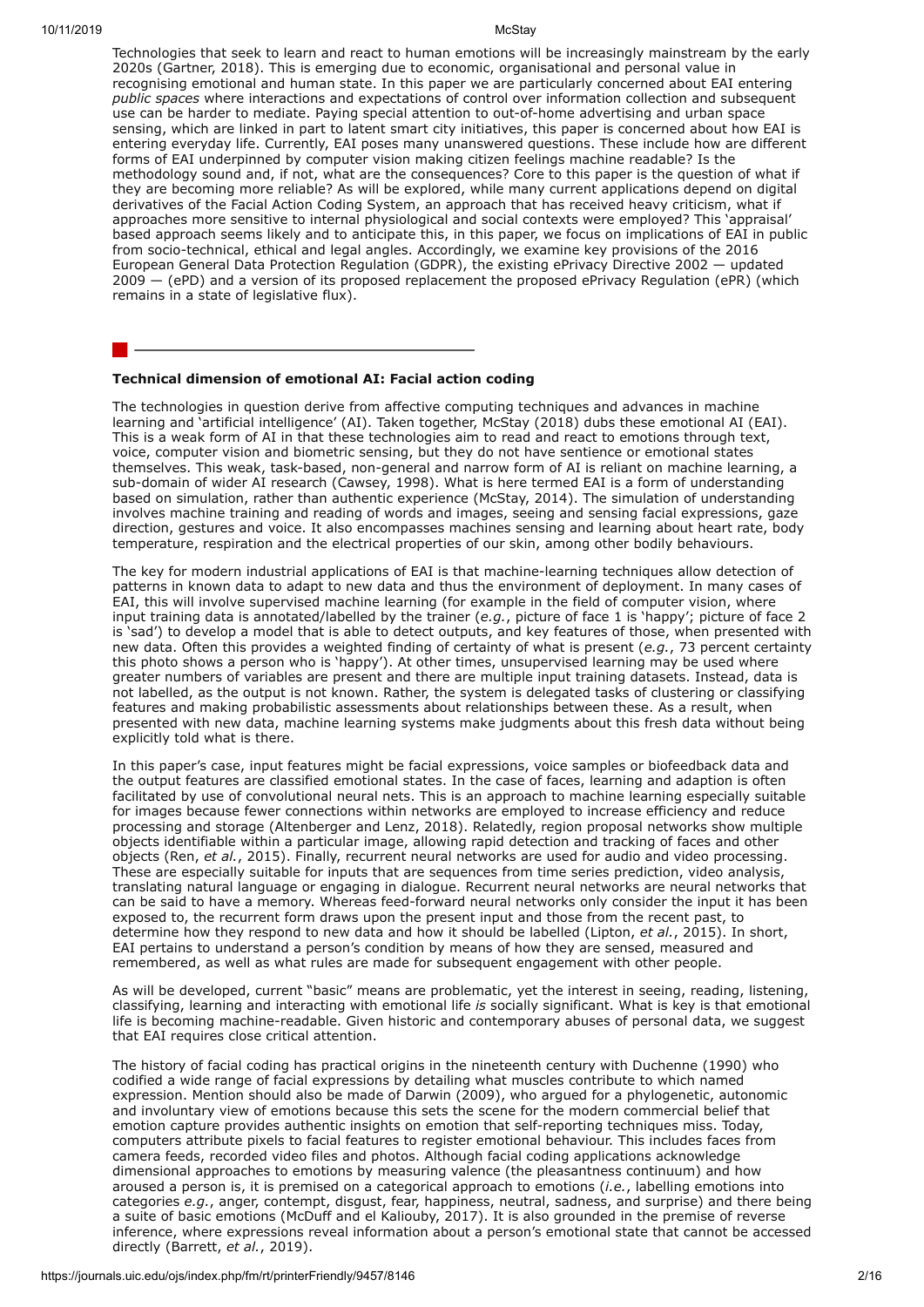Non-specialists should note that the universalising, categorical and basic emotions worldview has long been subject to sustained methodological critique for being Western-centric. This is exemplified in Ekman and Friesen's (1971) landmark study in the New Guinea Highlands, and responses to it. At the time of Ekman and Friesen's study, inhabitants of the Highlands had not been significantly exposed to advanced media systems, television and photographs of people's faces from other countries. By studying people and facial expressions in different cultural contexts to the West, and finding commonalities with Westerners, Ekman and Friesen concluded that emotions and facial behaviours are universal. However, Russell (1994) queries the hypothesis, method, findings, classification of findings, testing procedures, level of exposure to Western discourse, and degree of experimental control in this cross-cultural work. For example, Ekman and Friesen did not speak the local language, which in turn meant there was use of translators. This resulted in a lack of ability to monitor what was being said and the potential influencing of test subjects by the translator, who could not be expected to appreciate the need for an untainted study. Russell also quotes Sorenson (1976) who was present at the study itself, who said that the pictures and procedures were the subject of active interest and discussion by the behaviourally alert locals, and that they were sensitive to subtle cues about how they should respond and react. This analysis led Russell (1994) to argue that the evidence is not a good enough to conclude that emotions and display behaviour are universal (McStay, *et al.*, 2019).

Nevertheless, the Facial Action Coding System (FACS), the measuring of facial movement in humans and the refining of a taxonomy of human emotions and facial expressions was developed (Ekman and Friesen, 1978). FACS is based on Ekman and Friesen's identification of seven facial expressions of primary emotion (joy, surprise, sadness, anger, fear, disgust and contempt); three overall sentiments (positive, negative, and neutral), advanced emotions (such as frustration and confusion) and 19 Action Units (AUs). Today's approach uses computer vision techniques to code combinations of facial movement to arrive at interpretations of emotional categories and states. These typically work by tracking muscles and moments around the mouth, nose and eyes. Affective computing technology is well developed in that it reacts in real-time to facial movement for a variety of emotions. For example, it discerns between quick reactive smiles (as with outbursts of laughter) or longer periods of amusement (such as with dark comedy). This is recognised by movement of lip corners, the speed with which this occurs and the length of time the corners are moved from their usual position. Nose wrinkling represents emotions such as disgust, and depressions of the corner of lips are connected with sadness.

As noted, in addition to clustering facial movements into emotion types, emotions are also judged by a dimensional valence score to provide understanding of whether the emotion is positive, neutral or negative. They are also modelled by arousal and whether a person is bored (or even asleep) or if they are frantically excited. Another measure is power, or the extent to which they have control over the emotion (Gunes and Pantic, 2010). Thus, while proponents of categorical approaches do not fully answer Russell's (1994) ethnocentric criticisms, they embrace measurable dimensional factors to triangulate and strengthen conclusions about the extent to which a person is undergoing a named emotion.

Methodological problems with this approach have long been understood, but they have been empirically demonstrated by Barrett, *et al.* (2019) who point out that the basic emotions approach does not capture how people convey, or interpret, emotion on faces (for example, a smile can express more than one emotion depending on the situation, the individual, or the culture). Given that 'similar configurations of facial movements variably express instances of more than one emotion category' (Barrett, *et al.*, 2019), what is clear is that more detail on the context of the situation is required to understand the emotion.

Scholars, critics and even industry are beginning to see that for the emotional AI sector to grow, it must relinquish its usage of basic emotions approaches that are too crude to comprehend emotions. Industry is aware that basic approaches are problematic but, arguably, the lure of an approach to emotional life that works well with existing computer vision technology has meant that methodological errors have been wilfully overlooked (McStay, 2018). Microsoft for example point out in a peer-reviewed publication that: 'only a very small number of behaviours are universally interpretable (and even those theories have been vigorously debated). It is likely that a hybrid dimensional-appraisal model will be the most useful approach' [[1\]](#page-11-0).

<span id="page-3-0"></span>On one hand this is positive, especially given critiques of bias, phrenology, lack of admission of social context, and that emotion has a social as well expressive function. However, a turn to context will inevitably involve a turn to data, especially in quasi-private "smart" spaces. Basic emotion approaches to face-based emotional AI are coming under critique for over-simplicity and reliance on core prototypical facial configurations that "reveal" an emotional state (Barrett, *et al.*, 2019). We argue that this will prompt an industrial pivot to more appraisal-based approaches that admit of the temporospatial context in which a facial expression is recorded. This is not straightforward, with Microsoft stating that 'there are no commercially available software tools for recognizing emotion (either from verbal or nonverbal modalities) that use an appraisal-based model of emotion'. However, the trajectory of the EAI industry is made clear by the follow-up statement: 'Incorporating context and personalization into assessment of the emotional state of an individual is arguably the next big technical and design challenge for commercial software systems that wish to recognize the emotion of a user' [[2](#page-11-1)]. By applying Barrett, *et al.'s* (2019) critique, we can anticipate appraisal-based EAI will involve the connection of facial movements with *internal* and *external* contexts: a person's internal context will involve metabolic and experiential dimensions; and the outward context factors such as regional and societal norms on emoting, specifics of the situation (*e.g.*, is a person at home, school, work, in the car), and social factors (who else is present).

<span id="page-3-1"></span>The value and means by which the turn to context will occur is clear, it will involve: 1) invasive (involving physically touching a person) and non-invasive sensors (such as use of remote cameras to gauge internal states such as heart rate) registering of affective and metabolic states; 2) use of devices and profiling of services (such as data from smartphones and social media); 3) ambient awareness of context (such as weather, place, location, footfall and other factors unique to the socio-spatial character of the place in which emoting is taking place).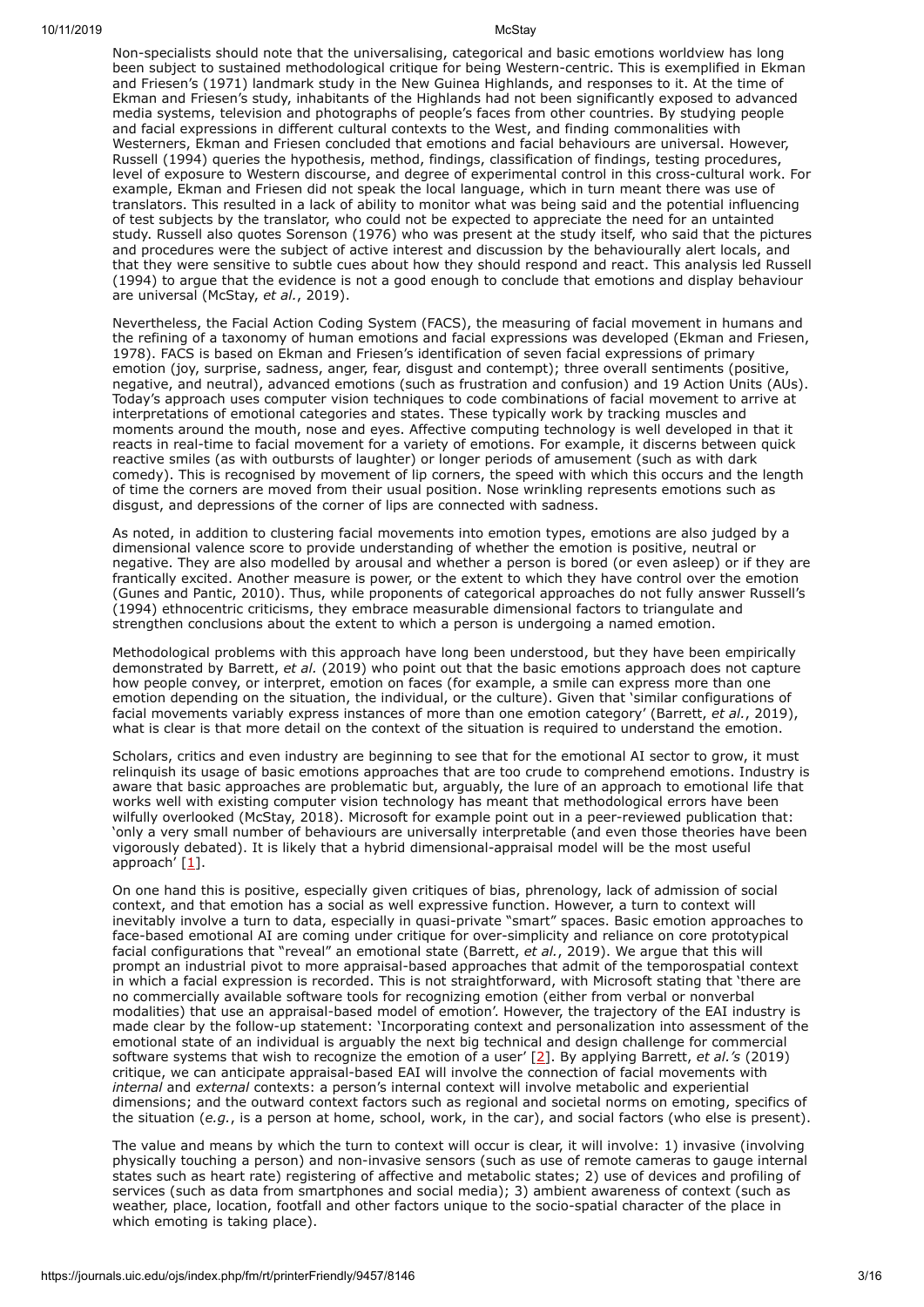<span id="page-4-5"></span><span id="page-4-4"></span><span id="page-4-3"></span>

#### <span id="page-4-0"></span>**Emotional AI in public**

Sectors, surveillance techniques and reasons for interest in machine-readable emotions are highly diverse, but each is conjoined by an interest in gauging authentic emotional reactions to circumstances. As smart city initiatives are guided by the rhetoric of changing cities into efficient, well managed, user aware spaces, emotional AI could play a key role in emergent smart infrastructures (Shepard, 2011; McStay, 2017; Urquhart, Schnädelbach and Jäger, 2019). In London 2015 for example the advertising agency M&C Saatchi (partnering with Clear Channel and Posterscope) produced an ad that evolves unique ads based on people's facial reactions. This entails analysis of audience emotions as people move throughout public spaces (McStay, 2016). Others, such as Ocean Outdoor, a U.K. out-of-home advertising company, also target by age, gender and geolocation and have used emotion tracking. The most prominent example, beginning in London 2017, is significant because of its scale. Involving a screen in Piccadilly Circus the size of four tennis courts, Ocean Outdoor and the site owners Landsec, analyse expressions of pedestrians to assess facial reactions and customise future content. Cameras also analyse age and gender of passers-by, as well as the manufacturer, model and colour of cars passing through the gaze of cameras [\[3\]](#page-11-2).

<span id="page-4-2"></span>In retail, SBXL, a U.K. retail analytics firm, use facial analytics in leading retailers such as B&Q (a hardware and garden store), Boots, TK Maxx and Tesco  $[4]$  $[4]$ . The scope of emotional AI to exponentially scale is best appreciated by recognising that leading facial recognition systems are also bundled with emotional AI (for example Amazon's AWS Rekognition [\[5](#page-11-4)] and Google Vision [\[6\]](#page-11-5)). This sees EAI as a layer that complements other applications, as opposed to a standalone product. Although this paper focuses on facial analytics and urban experience, closely related are use of face-based emotional AI for in car experience and safety telemetry, entertainment and empathic interactions (Topham, 2018). Similarly, workplace analytics also exist, using computer vision to measure 'employee attitude and engagement continuously and passively ... through emotional analytics of shared spaces and video meetings' (Sensing Feeling, 2018).

### <span id="page-4-1"></span>**Ethical harms, concerns and challenges**

In so-called "smart cities", there is a potential mismatch between the values of those who live there, the market led logic of those providing infrastructure (Greenfield, 2013; Kitchin, 2014) and significant scope for privacy harms (Edwards, 2016). Emotional AI, especially appraisal-based methods, amplifies these concerns, as it sits as a layer within other smart city services. In this section we introduce some of the key challenges to be addressed so more trustworthy, legally compliant, ethically sound emotional AI can emerge.

**Loss of ephemerality**: EAI enables a shift from emotive states being transient and ephemeral to becoming datafied, catalogued, scored and potentially retrospectively assessed. Control over who gets to audit, access and interpret such records over time depends on affordances of the system for user oversight, and practices of the service provider. Context can be lost when data is viewed a long time after it has been initially collected, which enables different interpretations of the data. The virtues of analogue forgetting, such as partiality or fragmentation of memories, are at risk here (Mayer-Schönberger, 2009; Dodge and Kitchin, 2007), particularly when EAI ties into emotion, an inherently intimate domain of human life. As EAI is embedded in public infrastructure, this enables new interactions with the built environment over time. We need to begin to think more longitudinally not just in terms of users' or device lifespans, but of buildings. This requires greater attention from interaction designers and architects to ensure human building interactions respect needs of users and good data governance (Urquhart, Schnädelbach and Jäger, 2019).

*Manipulation*: There is scope for harms at the point of both sensing initial data, but also in how EAI affects users and shapes their behaviour (Fogg, 2012). How EAI is used in public spaces, perhaps to encourage purchasing of new products in retail, is problematic (Turow, 2017; McStay, 2016). While retail spaces have historically been designed and optimised to nudge and elicit consumption, the act of sensing, registering and reacting to in-store emotional behaviour is more intrusive than store feature design and footfall tracking. The future of manipulation has echoes of what in design for Web and mobile apps is referred to as 'dark design' (Forbrukerrådet, 2018). For EAI, the impacts of design decisions that involve manipulation, deceit, erosion of trust, exploitative nudging, misleading consumers or denying choice can be both more effective and affective.

From a governance perspective, it is important to learn lessons from the Web space, to ensure such manipulation, price differentiation and perceptions of targeting do not come to dominate EAI applications embedded in the physical spaces of everyday life too. More innovative approaches to designing consent mechanisms in retail, for example, will be needed, especially given interest in 'user experience' and their anticipated 'trajectory' through stores (Urquhart and Rodden, 2017).

<span id="page-4-6"></span>*Resistance*: As emotion and affective states become computationally visible, it will be difficult for individuals to exercise resistance to observation and monitoring. For example, how would Gary Marx's strategies of surveillance resistance apply in public spaces (Marx, 2003) such as to discover, avoid or counter surveillance? As Marx argues, resistance is often a game of cat and mouse where the watched and watcher "*continually learn from each other and reiteratively adjust their behaviour in the face of new offensive and defensive means*" [[7\]](#page-11-6). Greater transparency about how the body is read by EAI *could* enable resistance by subjects. However, 'hiding' emotions, where metrics like heart rate or facial movements are used in conjunction with contextual variables means resisting appraisal based EAI may be harder than just masking the face, as has been one response for facial recognition, for example (Monahan, 2015).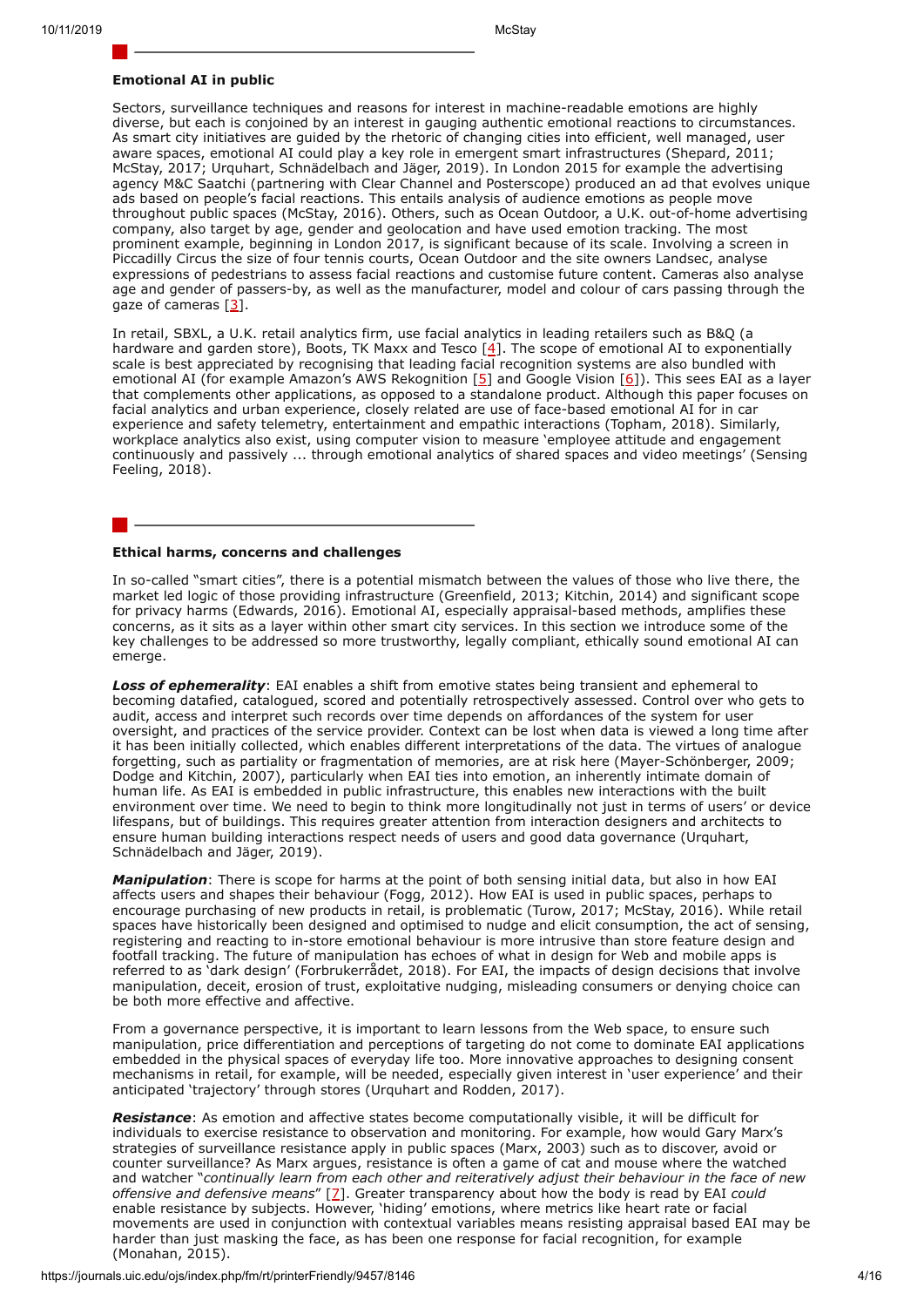Furthermore, the distributed nature of data collection in public space means it is not one actor or disciplinary entity citizens need to contend with but a complex assemblage of actors (Deleuze, 1992; Haggerty and Ericson, 2000) from retailers and councils to transport firms and police. Hence, when EAI can be used for social control in urban spaces to such an extent that it could become hard to even avoid the ambient data collection infrastructure (Graham, 2009; McStay, 2017; Schnadelbach, Jager and Urquhart, 2019), the question of 'if resistance is futile?' becomes pertinent to ask (Fernandez and Huey, 2009).

<span id="page-5-1"></span>**Impact on identity**: By making emotion visible, this may impact the space left for individuals to formulate self-conceptions and identities, a key aspect of privacy (Solove, 2006). This is the issue of the constitutive and unnatural role of technology that technology is beginning to play in co-shaping perceptions and understandings of emotion. As Verbeek (drawing on Don Idhe) explores in relation to technological intentionality, mediating technologies 'amplify aspects of reality while reducing other aspects'  $[8]$  $[8]$ , which means that they inform what counts as real. Looking forward, as emotion detection is developing through changes in psychological methods (*i.e.*, appraisal-based), new sensing methods (more contextual data points) and novel data analytics techniques. Thus we will continue to need to scrutinise where "knowledge" about emotion emerges from, and what the consequences are when people apply knowledge constructions to their own identity. As discussed above, on basic emotions, to date these constructions have served particular commercial interests. Relatedly, they have also served technology development interests due to wilful overlooking of: a) limitations of sensing technologies; and b) understanding of what emotions actually are (those leading start-ups and corporate research facilities are aware of the limitations of basic emotions, often possessing doctorates in relevant topics). This raises the issue of whether we are reducing emotional life to what can be measured. The legal and socio-political concern is that poor constructions of emotional life may have material consequences for how decisions are made about us in retail, advertising, automotive, workplaces, and many other life contexts (McStay, 2018).

*Uncertainty*: EAI involves categorising features into groups and classifying affective states through a process of *emotional sorting*. As Lyon (2003) argues, social sorting of populations is a form of surveillance which can lead to harm as individuals are categorised and treated differently as a result. We extend this idea, arguing emotional sorting attempts to make emotional states visible, using these for inferences and knowledge about human states otherwise invisible to computation. Holding these inferences to account involves not just challenging data gathering practices, but also understanding and critiquing models of emotion detection.

In metricising emotions and making them machine readable, there are clear risks in managing decisions based on these assumptions. The causal leap from presence of physiological markers (such as microexpressions) to claims of a particular emotive state (such as angry, happy or sad) risks unfair, preemptive treatment of citizens. This is amplified by lack of academic agreement about what emotions actually are. Scientific debate remains about what is being seen by EAI (Martinez, *et al.*, 2017) but different contexts of use may result in significant, legally actionable harms. For example, within law enforcement, EAI data would be valuable in predictive policing and, similarly, in situ assessment for insurance could shape claims processes *e.g.*, in-car reactivity and perceived recklessness from smart rear-view mirrors detecting 'road rage'. This sits against a wider backdrop of technological approaches to read individual attributes from physiological markers, for example the neo-Lombrosian trend of trying to predict criminality not from phrenology, but instead from machine learning on facial features (Wu and Zhang, 2017).

#### <span id="page-5-0"></span>**The governance of emotional AI**

Having broached ethical concerns, we now turn to more focused discussion of governing EAI, especially in light of the demise of "basic" approaches and anticipated rise of "appraisal"–based approaches to EAI that functions in relation to facial expressions. In responding to EAI governance in public there are two legal frameworks, namely, the EU General Data Protection Regulation 2016 — GDPR) and the current EU ePrivacy Directive — EPD — and the proposed replacement Regulation — EPR) [ $9$ ]. Firstly though, we consider the challenges posed by fragmented regulation of this new domain.

#### <span id="page-5-2"></span>*Fragmented regulation*

We have concerns about the fragmentation of regulation arising from differing deployment settings for EAI. As we see below, *how* and *where* emotion is sensed is one factor that can dictate when and which legal framework applies. For example, *where* may depend on if a reasonable expectation to privacy exists or not in the public, semi public or private space (where the parameters are not always clear — *e.g.*, train stations/airports/shopping centres). For how, if the EAI system uses a public telecoms or private network to communicate data, this shapes the applicability of the law because systems using private networks may fall outside the scope of the EPD (Edwards, 2016). Similarly, it matters *who* is operating EAI systems and *why*. If data processing is conducted by relevant law enforcement agencies (*e.g.*, police), there are GDPR exemptions when processing is for the prevention and detection of crime (Art 2(2)(d), GDPR), and instead the EU Law Enforcement Directive (2016/680) could apply. However, assessing when either framework applies would be difficult as many cases of public space surveillance involve outsourcing or partnership with private organisations. Beyond DP law, use of public surveillance by law enforcement raises questions about 'reasonable expectations to privacy in public spaces' (Edwards and Urquhart, 2016). We see this with recent court cases about police trials using facial recognition (FR) (*R [Bridges] v Chief Constable of South Wales Police and Secretary of State for the Home Department*, 2019). This sits against the legal backdrop that even taking photos in public for further use by police, without the subject knowing why and what they are for, can interfere with Article 8(1) of the European Convention on Human Rights (*R v. Commissioner of Police for the Met* [2012] EWHC 1681; Law Society, 2019). That said, in this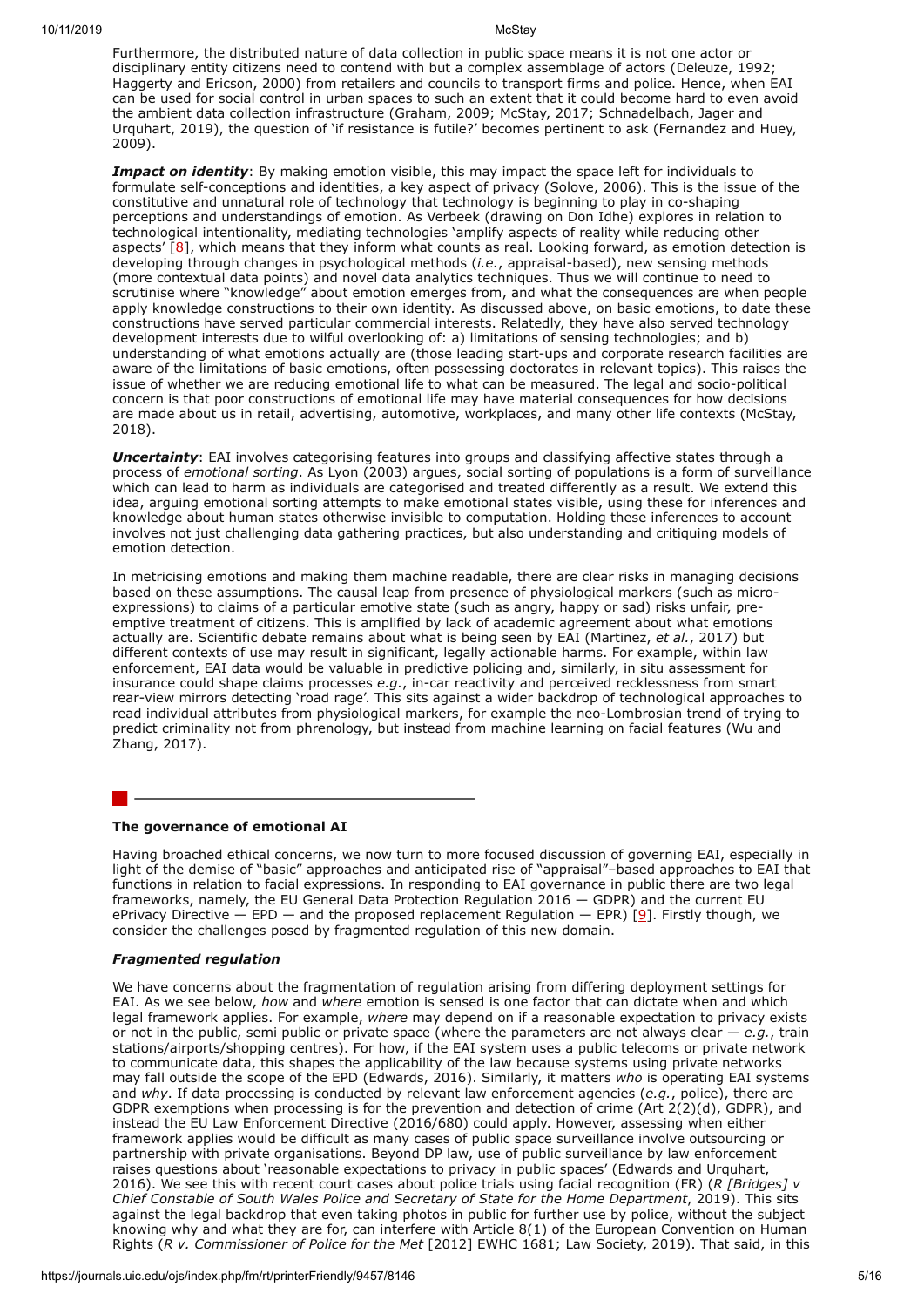article we foreground data protection concerns in the *commercial/civil sector* (as opposed to law enforcement use).

## *GDPR: EAI testing established data protection principles*

The GDPR contains a wide spectrum of data subject rights to help citizens control personal data processing. Even with personal data processing in public spaces, data subjects can approach controllers to access, correct, port and erase their personal data, in addition to restricting and objecting to its processing (Arts 15–21 GDPR). Public EAI challenges realisation of these rights by seeking to illuminate and influence our hearts, minds and intentions by ambiently reading bodily information. It is practically hard to control collection and interpretation of such information, but more fundamentally, there is uncertainty about if the GDPR definition of personal data captures emotion data (Clifford, 2017). Personal data (PD) is any 'information relating to an identified or identifiable natural person' (Art 4(1), GDPR), and if it is not PD being processed, GDPR does not apply. Assuming no other data to 'single out' is being used, McStay argues that EAI approaches using computer vision (CV) to gauge positive and negative expressions, or a wider suite of basic emotion expressions, may not be classifiable as personal data, because they do not aim to single an individual out (McStay, 2016).

Formerly, U.K. case law on PD narrowed the 'relating to' provision to only when there was a 'focus' on the data subject or biographical data 'relating' to them being collected (*Durant v Financial Services Authority* [2003] Civ 1746). Thus, with public space video (like CCTV) this meant operators could argue general footage of a public space was not PD relating to those passers-by, unless they became the focus of the footage *e.g.*, by subsequent monitoring or examination by the controller (Edwards, 2004). However, subsequent case law challenged this narrow framing of PD (*Edem v Information Commissioner* [2014] EWCA Civ 92) and now under the harmonised GDPR, a broad interpretation of PD is now required [[10](#page-11-9)]. Indeed, if we look to the U.K. Information Commissioner Office (ICO) guidance on CCTV, it states "*the majority of surveillance systems are used to monitor or record the activities of individuals, or both. As such they process individuals' information — their personal data ... [and the code also covers] other systems that capture information of identifiable individuals or information relating to individuals.*" [\[11\]](#page-11-10). The significance of this is such controllers are subject to GDPR.

A key point to remember too, is subjects can just be *identifiable*, directly or indirectly, as opposed to already identified. Thus, there are faces of natural persons in footage which could be identified, even if this is not the purpose of processing, by addition of other data that singles out an individual. For appraisal-based systems, EAI operators will be more likely to combine data that could see them processing PD.

Processing under GDPR, whilst broad, always pertains to action (such as collection, recording, storage, etc.) with personal data (Art 4(2), GDPR). Some EAI systems only analyse footage in real time, which is not stored, but this would still not preclude being deemed processing, because recording and collection is included in the definition. In relation to FR, the ICO is quite clear that "*any organisation using software that can recognise a face amongst a crowd then scan large databases of people to check for a match in a* matter of seconds, is processing personal data." [\[12](#page-11-11)]

The business model of EAI firms is key here, as whilst their technology may not seek to single out individuals, they might still process personal data, or have legal obligations in handling audio-visual footage. What is the supply chain of the footage for EAI facial CV analysis and, with respect to purposes of processing, who sources footage, and what is the relationship is between sources of footage and EAI firms? Are firms providing the entire infrastructure, where they install cameras, collect and then analyse footage 'in house'; or do they source footage from third party operators and then provide a layer of emotional analytics for existing services? This is important, as the legalities of repurposing third party content will turn on lawfulness of that processing. What basis was the original collection based on, and is the repurposing still lawful under Art 6(4) GDPR? This involves considering the context of collection (including the relationship between the subject and controller; the link between the original purposes and further uses, but importantly, the consequences of further processing and if there are appropriate safeguards in place). The EAI firm still needs lawful basis for PD handling, and may even need to provide information about processing to subjects too, if feasible  $[13]$  $[13]$  $[13]$ . This is going to be a particular issue for access to training datasets, and who mediates access to these.

With new EAI deployments as a layer within existing camera systems or standalone full stack development (*e.g.*, in retail), this could pose 'high risks to rights and freedoms of natural persons', and involve '*systematic monitoring of a publicly accessible area on a large scale*' (Art 35(1) and (3), GDPR). As such, a data protection impact assessment would be required, to assess risks, likelihood of occurrence, appropriate safeguards and challenges of implementing these (Art 35(7), GDPR).

Furthermore, appraisal-based approaches, involving a mosaic of sensed contextual information (in addition to any CV facial analysis), thus it will likely involve subject identification. The controller will have access to data to identify directly or indirectly. They are more likely to involve personal data, because of need to understand internal (metabolic and experiential) and external contexts of a subject (including personal devices, outside of a person — so information and identifiers from smart phones and wearables). This introduces additional devices/services and data controllers, arguably with more scope to control data collection than with CV based data (*e.g.*, switch off location services or Bluetooth on the phone etc.). Privacy is ensuring the contextual appropriateness of flows of information, where privacy harms stem from breach of integrity of those flows (Nissenbaum, 2010). Thus, systems which link or create new flows need to be queried for potential information privacy concerns.

However, as the PD definition shows, the legal framework in Europe still focuses on risks and harms from *identification*. Public concern around identification by facial recognition (FR) cameras in public has led to outcry at trials by police (Davies, *et al.*, 2018), calls for stricter regulation at U.K. level (Wiles, 2019), polls of public opinion (Ada Lovelace Institute, 2019) and some scholars even proposing a moratorium on use of such technology (Crawford, 2019). However, we argue EAI goes a step further than FR, as it may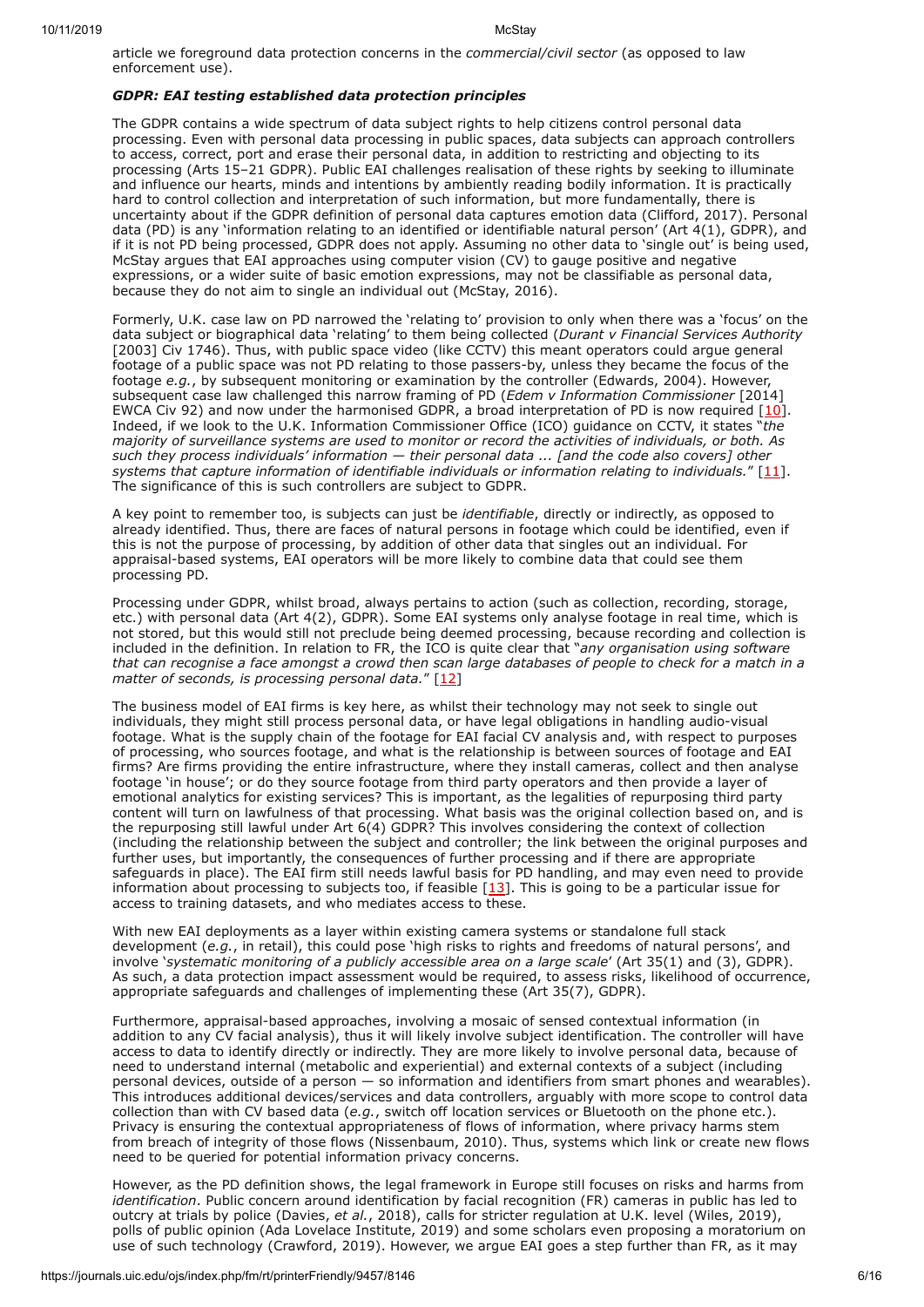not focus on identification of an individual, but instead on their *intention*. As the law is not as well placed to deal with controlling inferences about intention (as we see below with discussion on biometric data and data portability) this shift from identification to intention-based harms is quite profound for citizens. Accordingly, we need to consider how best to regulate non-identifying harms (and perhaps turn to wider privacy jurisprudence here), given the DP law may not provide all the safeguards.

As mentioned above, the Right to Data Portability (Art 20, GDPR) seeks to empower citizens to receive their personal data from controllers and transmit it to another controller (or store and manage on their own 'edge computing' devices for personal information management). The emergence of EAI means control of 'raw' data may only be half the picture in that citizen rights requiring increased control over their emotional profiles and how they are interpreted by organisations is not clear. The right to data portability (Art 20, GDPR) does not apply for derived/statistical inferences drawn from data analysis, a significant shortcoming for user rights when EAI relies upon inferences (Urquhart, Sailaja and McAuley, 2018). Indeed, the privacy harms may stem not only from the storage of metrics used to read the face or emotional state, but instead the inferences made on these such as if someone is sad or angry. This is increasingly important, as the causal link between presence of facial features (say scowling) and emotional state (say anger), is scientifically contested (Barrett, *et al.*, 2019). What does this mean for notions of controllers maintaining accurate data in (Art 5(1)(d) GDPR), where the system may be working as intended, but the science underpinning the inferences is unsettled, challenging accuracy in the real sense.

Another element of control is ensuring the legality of data processing in public spaces, namely what are the legal grounds for data processing? There are numerous grounds, ranging from consent and fulfilling a contract to providing a service requested by the user and legitimate interests of the controller (Art 6(1), GDPR). To understand which applies, we first need to briefly unpack the discussion around if emotion data is biometric data, because if it is, processing will require the explicit consent of the data subject (Art 9, GDPR). Data concerning health, particularly mental health (art 4(15) could conceivably be read from facial coding (*e.g.*, see work of Song, *et al.* [2018] on detecting depression using CV), and thus require, we argue requires explicit consent.

Biometric data is "personal data resulting from *specific technical processing* relating to the physical, physiological or behavioural characteristics of a natural person, which *allow* or *confirm the unique identification of that natural person*, such as facial images or dactyloscopic data" (emphasis added — Art 4(14), GDPR). As mentioned above, often with EAI, despite use of specific technical processing, it is not about identifying an individual to confirm/authenticate them for a service. Also, the video footage itself is not considered biometric (Recital 51, GDPR). Cameras may *detect* a face and analyze its state against an emotional model, but not *identify* it. This is analogous to the distinction between client-based face detection software in phone cameras that do not identify the individual, just recognizing a face, in contrast to a facial recognition system which would identify by checking those images against a database.

In trying to navigate the parameters of Art 9 for the EAI context, the EDPB argue, that if shop owners customizing ads using camera captured age/gender do 'not generate biometric templates in order to uniquely identify persons but instead just detects those physical characteristics and consequently only classifies the person, then the processing would not fall under Article 9.'  $[14]$  $[14]$ 

This narrow focus on confirmation and identification in Art 9 neglects the harms of being watched by EAI (and possible scope creep as it is assimilated as a layer in combination with other surveillance systems). As the European Data Protection Board (EDPB) states, the purpose of processing must be to uniquely identify using the data [[15\]](#page-11-14). It also states that when processing is used to distinguish categories of people, but not uniquely identify, it is not biometric data [[16](#page-11-15)]. Indeed, identification could occur by a controller, depending on contextual personal data sought in appraisal-based systems. However, the standalone narrow framing of biometric data appears to offer little immediate recourse for CV based EAI, unless it is used for unique identification.

Legitimate interests could be one of the grounds for processing EAI data and whilst it is vaguely framed in the law, it has limitations. It cannot just be used for any processing that is in the economic interests of the controller, and instead they need to consider fundamental rights of data subjects (*Google Spain SL, Google Inc. v Agencia Española de Protección de Datos (AEPD) and Mario Costeja González*, 2014). Indeed, the EDPB, argue a 'real and hazardous' situation, that is not 'fictional or speculative,' may justify a legitimate interest for video surveillance, particularly where there is imminent danger [[17](#page-11-16)]. This shows a high threshold, where: a) necessity must be shown of the need for such processing; and b) interests of the controller and subject have to be balanced on a case by case basis looking at 'intensity of the intervention', impacting subjects. This can include factors such as the area and extent being monitored, in addition to if an objective third party would reasonably expect monitoring to be taking place or not  $[18]$  $[18]$ .

Furthermore, context may come to dictate where EAI deployments are socially, and legally acceptable. For example, the EDPB [[19](#page-11-18)] recently stated — "*Data subjects can also expect to be free of monitoring within public areas especially if those public areas are typically used for recovery, regeneration, and leisure activities as well as in places where individuals stay and/or communicate, such as sitting areas, tables in restaurants, parks, cinemas and fitness facilities. Here the legitimate interests or rights and freedoms of the data subject will often override the controller's legitimate interests*." [\[20\]](#page-11-19) In the context of EAI for public advertising then, it becomes increasingly hard to argue it falls under the remit of legitimate interests (U.K. Information Commissioner Office (ICO), 2019c).

One legal ground that poses concerns for public space EAI, if personal data is processed, is *consent*. Ordinarily, gathering the requisite level of consent in public spaces for EAI is difficult, general, the requirements for consent are that it is *freely given, specific, informed, unambiguous indication of the data subject's wishes* (Art 4(11); Art 7; Art 8; Art 9 GDPR).

This requires that data subjects have information about what they have agreed to; that it has not been provided under duress or undue persuasion; that it is for specific purposes/uses; that it is an actual act or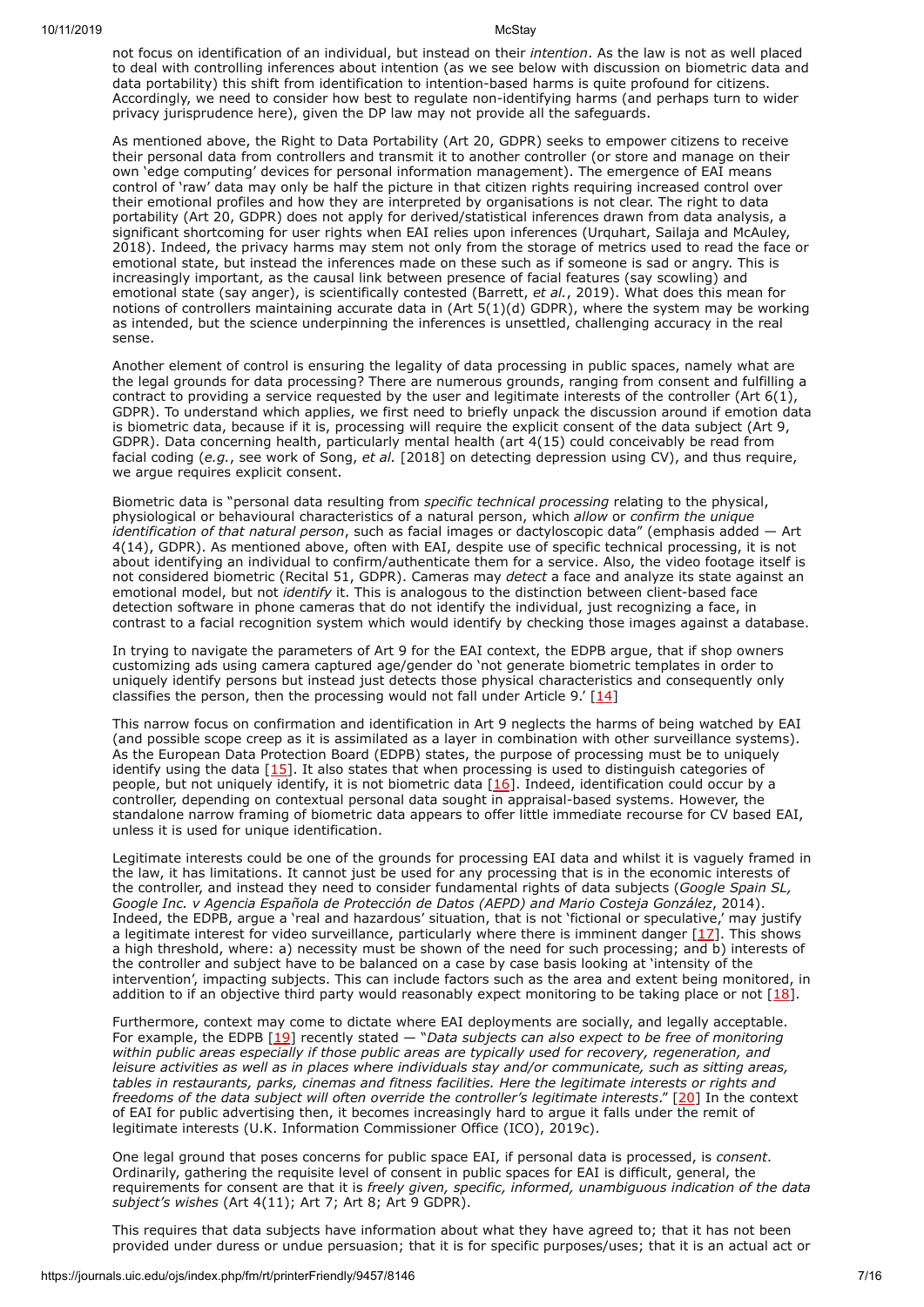statement made by the subject, not just their silence taken as acquiesce. It also should be withdrawable and provable (as being recorded in writing, orally or electronically). Thus, it is quite a high threshold and set of design and compliance requirements for public EAI operators, particularly as appraisal based EAI may require consent mechanisms across a number of data controllers and devices. We return to consider consent below.

#### *ePrivacy: Sensing emotions*

The final form of the ePrivacy Regulation (and its legislative schedule — EU Parliament [2019]) remain uncertain. Nevertheless the 2017 European Commission ePR proposal indicates the direction of policy travel, if not the final wording. Some provisions may be removed, and already, there are reports of lack of agreement on wording (Council of European Union, 2018). We refer to both the current and proposed law here, where relevant.

In general, when there is a more specific rule in ePrivacy, this takes precedence over the general rule in GDPR (as per '*lex specialis*') (EDPB, 2019b). The ePR harmonises consent requirements with GDPR definitions, as does the ePD which requires consent to the same standard as GDPR  $[21]$ . Thus, the Art 5(3) ePrivacy rule may take precedence over Art 6 processing grounds in GDPR. If information on a user's terminal equipment is personal data, prior consent is needed if a controller wants to store or access data there (meaning other grounds of processing, like legitimate interests, cannot count) [[22](#page-11-21)].

**Type of sensing**: As basic emotion approaches to face-based emotional AI come under critique (Barrett, *et al.*, 2019), we believe there will be a pivot to more appraisal-based approaches that require sensing and tracking of the context in which a facial expression is recorded.

This would entail both on-body and remote sensing for spatial and personal information. On-body could include device IDs, accelerometer or gyroscopic data on phones, location data and special categories of data (such as 'health related data' like heart rate from wearables).

With remote sensors, this could include infrared detection of presence, temperature and gait. Location data that does not identify the individual is covered by ePD rules which stipulate it cannot be used unless it is anonymised or it is necessary for a consented to 'value added service' (Art 9, EPD). Value added services vary but includes services like 'route guidance, traffic information, weather forecasts and tourist information' (Recital 18, GDPR). As an emergent market, it is interesting to consider what an EAI value added service might look like  $-$  perhaps navigating users through different routes, depending on how they feel (depending on the number and type of shops, restaurants or bars associated with the route). The ePD is broader than GDPR because it is not constrained to personal data. However, location data that is also personal data, may be captured by GDPR too (Art 4(1), GDPR) and both ePrivacy and GDPR can apply to the same processing activities  $[23]$  $[23]$  $[23]$ .

*Terminal equipment*: Under the current ePD, as updated in 2009, prior informed consent is needed for information to be stored or accessed on the networked 'terminal equipment' of a user (Art 5(3), ePD). With the 'terminal equipment' the law envisages devices like smart phones, laptops and personal wearables. However, EAI sensing may not always be via a networked device. For example, basic EAI does not involve terminal equipment to track a subject (unless someone is an 'everyday cyborg' (Quigley and Ayihongbe, 2018) with networked equipment embedded in their body *e.g.*, bionic eye, smart pacemaker or insulin pump). Furthermore, often the device will not pertain to an individual user but collect information from groups and many passers-by in public space. This shared computational infrastructure was a key shift in the growth from mainframe to personal to ubiquitous computing, a trend recognised as early as the 1990s (Grudin, 1990). Yet, data protection still generally focuses on personal data in terms of individual rights and harms, but is less adept at dealing with collaborative systems generating peer coconstructed 'interpersonal data' (Goulden, *et al.*, 2018) and addressing collective harms of categorisation for groups (Taylor, *et al.*, 2016).

The ePD applies to communications and tracking via IoT devices (Article 29 Data Protection Working Party, 2014) as will the ePR (Recital 12, ePR). Thus, machine to machine sharing of emotion data by devices, as required by appraisal-based methods, come within its scope. This is important, as the principle of confidentiality of communications applies (Art 5, ePD and ePR). In the ePD, this technical principle broadly prohibits any 'listening, tapping, storage or other kinds of interception or surveillance of communications and the related traffic data by persons other than users' unless there is consent or lawful grounds to do so (Art 5(1) ePD). The latter might be where an EU member state has passed a law that is a necessary, appropriate and proportionate measure *e.g.*, to safeguard national security, law enforcement etc. (Art 15(1) ePD). Or similarly, terminal device storage or access is not prohibited when it is solely for transmitting a communication or for providing a service explicitly requested by the user (Art 5(3), ePD). With machine-to-machine processing, the service provision often, by design, relies on data flows below human intervention and oversight. Trust that infrastructure for enabling communications is confidential will be a key dimension here (Storms, 2018), and formulating that trust, as we discuss below, may rely on designing more contextually appropriate consent notifications in conjunction with more transparent information.

*Type of network*: How devices are networked remains a critical question for application of ePD, as it does not apply to private networks. The ePD applies to 'publicly available electronic communications networks' and 'services' (s32 and s151, UK Communications Act 2003). Broadly, the former means the infrastructure created to enable communications with electronic signals such as 3G networks and broadband networks. The service component focuses on giving the public access to this *e.g.*, ISPs or mobile telco firms are service providers. With smaller, non-publicly available networks, it raises interesting questions about when it reaches the scale to be deemed publicly available. There is uncertainty about if industry led smart city network infrastructure, for example, would be deemed sufficiently public for ePD purposes (Edwards, 2018) although, ePR clarifies that it would apply to public WiFi networks and hotspots in semi-private and public places (Recital 13). It still would not apply to corporate networks only open to network members (Art 2(2)(c), ePR). Thus, local, home or even body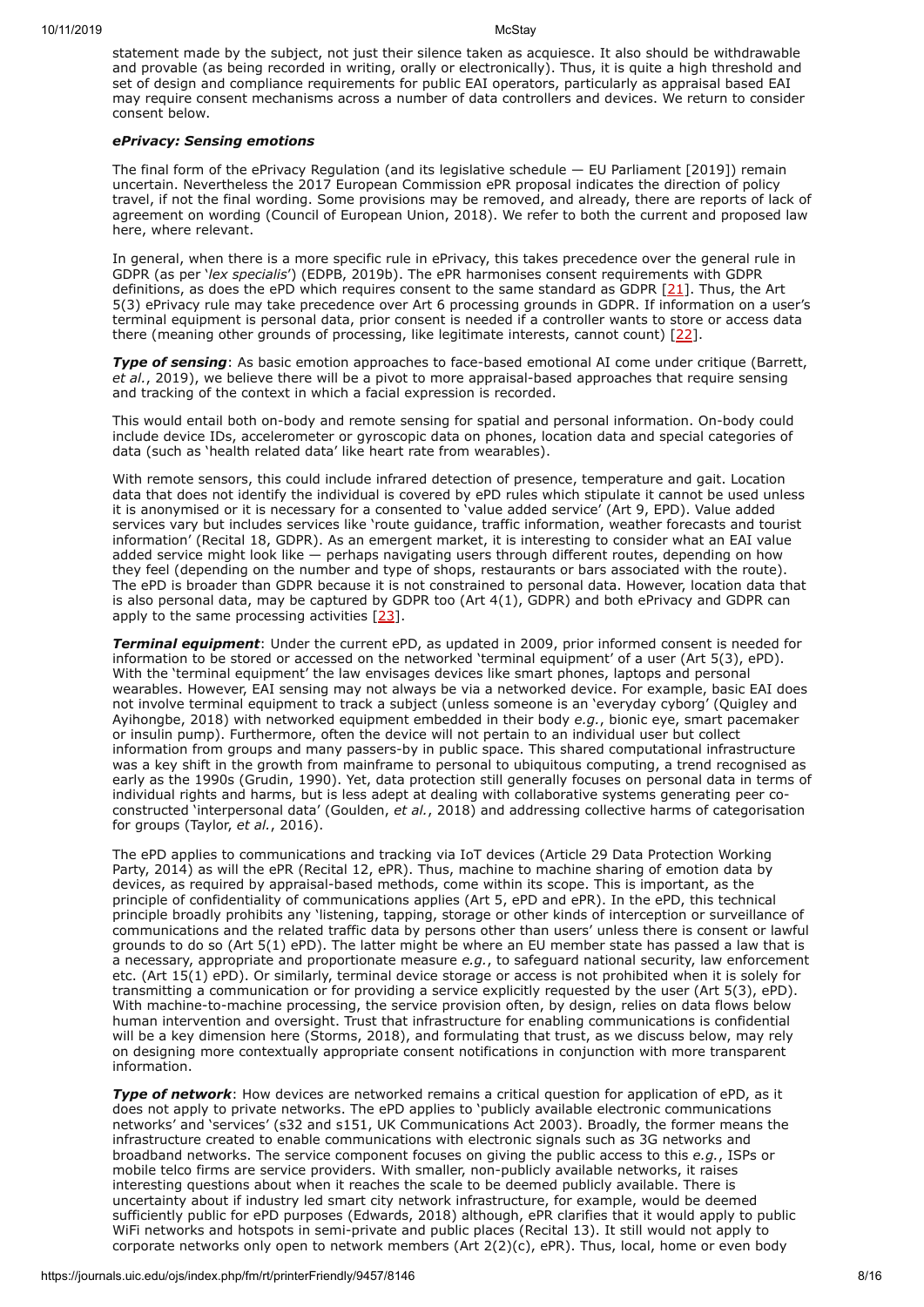area networks which may use different shorter range IoT communication protocols for EAI data sharing (*e.g.*, heart rate data from wearables sharing by Bluetooth with phone) are unlikely to be considered within scope of the law (as closed networks are not publicly available). However, IoT devices often rely on cloud infrastructure to enable subsequent data analytics (which may see data sent over 3G or WiFi networks), hence they interact with public networks, and arguably are covered by Art 5(3) (Recital 56 ePD; Edwards, 2018). Developments in edge computing technologies, where data analysis occurs at the edge of the network on local devices may shift away from current cloud based IoT business models (Crabtree, *et al.*, 2018, Singh, *et al.*, 2018). As these scale, further analysis on to what extent public networks are used might be necessary to unpack the relationship with ePD (Urquhart, Lodge and Crabtree, 2019).

**Sensing context**: This is key for understanding the legality of collecting and linking together otherwise disparate data points to sense context. Computing context returns us to longstanding challenges of ubicomp sensing where 'when computation is moved "off the desktop," then we suddenly need to keep track of where it has gone' [[24\]](#page-11-23). Risks around opacity of data flows, lack of user interfaces for consent and insecure devices enabling data breaches have plagued regulation of IoT (Brown, 2015), and could challenge EAI too. An emerging challenge for EAI in retail advertising could be real time bidding, where advertisers bid just in time for space to target adverts to consumers. The infrastructure of real time bidding involves significant data sharing between bidders and bidees, with little respect for data governance with the U.K. DP regulator, the ICO, stating "profiles created about individuals are extremely detailed and are repeatedly shared among hundreds of organisations for any one bid request, all without the individuals' knowledge."  $[25]$  $[25]$ . They also recognise that cross device tracking is a governance priority area particularly as information collected and shared as part of real time bidding infrastructure is vast, including location, time zone, device type, demographics, activity on site and search queries (U.K. Information Commissioner Office (ICO), 2019c).

They do not mention emotion data specifically, but risks of targeting with ads at precise moments of emotional frailty or vulnerability are clear, with appraisal-based methods providing contextual information to target those ads more effectively. As they collect a mixture of data regulated under both ePrivacy and GDPR (where it is personal) the interplay between these laws will be important.

ALthough EAI data may not always single out an individual, concerns about consent outlined above remain important, as ePD requires it, even if data stored or accessed on a device is not personal (Kosta, 2013; U.K. Information Commissioner Office (ICO), 2019b). For example, in addition to more conventional 'cookies', device identifiers and device fingerprinting approaches that can be used for online tracking are subject to the same consent requirements (A29 WP, 2014).

Considering the type of data that might be useful in appraisal-based approaches, location data is key. The ePR seeks to go further than ePD by prohibiting collection of 'information emitted from terminal equipment' when it tries to connect to another device or any network equipment. This could be particularly valuable for appraisal and context in EAI. Companies attempt to track device movements without using telco location data, by observing MAC, IMSI or IMEI addresses from phones or other devices seeking to conduct a handshake with a base station for authorisation and internet access. (Recital 20 & 25, ePR). This is particularly prized in retail, as firms have done this using WiFi enabled bins, to see how long shoppers stop and how many there are (Shubber, 2013). Some firms, like Apple, use a randomized MAC address in an attempt to avoid this, but this raises further security issues (Claburn, 2017). The law would permit such collection 'when it is exclusively to establish a connection (for the necessary amount of time)' or 'when a 'clear and prominent notice' is displayed with, at minimum the modalities of the collection, its purpose, person responsible for it' plus the various Art 13 GDPR information informational requirements discussed below (Recital 25 and Art 8(2) ePR). In particular, they would like prominent notices displayed about the geographic area (before the subject enters it), the purpose of processing, contact details of the processor and approaches to prevent and cease collection (Recital 25, ePR).

If we consider this alongside earlier discussions on audio-visual surveillance (and requirement there to display notices) it seems clear that use of such data in appraisal based systems needs to be sufficiently clear to data subjects, and their consent must be present. This is a push towards protection through user experience design, which clearly has much to offer here (Porter Felt, *et al.*, 2016).

It is longstanding best practice for public space surveillance camera operators to display notices about areas being monitored (Art 29 WP, 2004). Art 12/13 GDPR will require further information on any notices by stating that the form and requirement for transparency of information around processing needs to be "concise, transparent, intelligible and easily accessible, using clear and plain language [especially for children]" (Art 12, GDPR). This includes the identity and contact details of controllers/DPOs, purpose of processing, legal basis for and where processing is based, legitimate interests that controllers are pursuing, recipients and categories of recipients for the personal data and any intended third country transfer (Art 13, GDPR). Use of (machine readable) icons is also encouraged for Art 13 information delivery in 'an easily visible, intelligible and clearly legible manner a meaningful overview of the intended processing.' (Art 12(7), GDPR)

Clearly then, there is a greater need for notifications on devices and in public for transparency requirements, for collection of data emitted from devices or for consent (as collecting data for additional value added services or for accessing/storing information on terminal devices).

Public display and device notification design to explore the opportunities for creating legally compliant interfaces for EAI applications will require insights from design, technology and governance communities. Just in time notifications, vs. more static approaches, and also ensuring greater transparency and accountability around processing are not just ethically advisable, but legally required. These legal requirements create design opportunities, as opposed to constraints, and ways to formulate more trusting relationships between service providers and users, as we move into appraisal based public space EAI. As with browser cookies, use of tracking approaches which store or access information on devices of users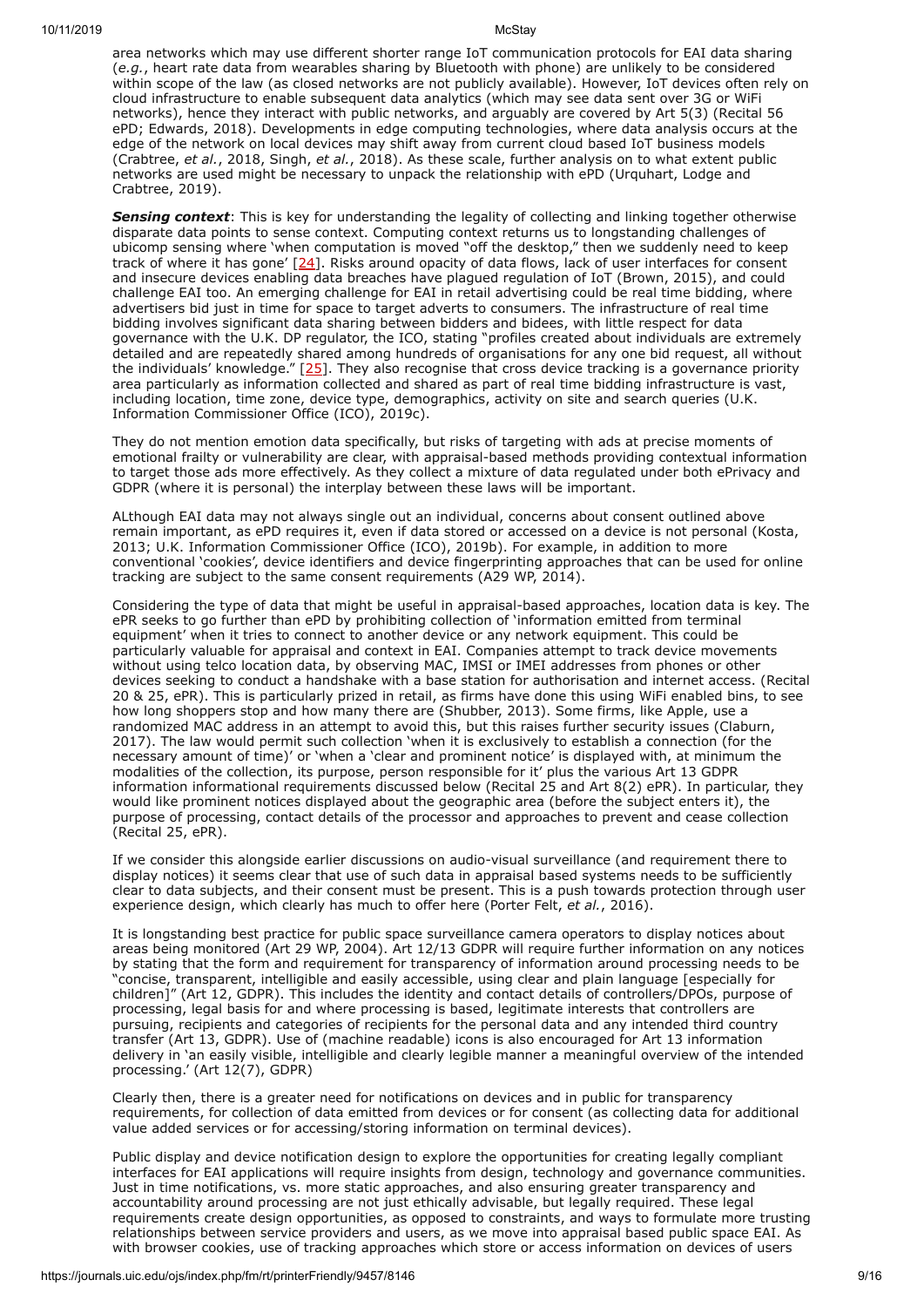require prior, informed 'opt in' consent (as opposed to it being opt out consent, which it was prior to the law change in 2009). As both ePD and the GDPR require consent for context-based EAI, and legitimate interests are increasingly being framed more narrowly, it makes sense to focus on understanding how to design for consent with public space EAI.

Considering the 'trajectory' of the user experience (UX) (Benford, *et al.*, 2009) with a system could help in designing consent mechanisms, by examining the nature of the interface, the types of users, how long they interact with it and in what domain (Urquhart and Rodden, 2017). With multiple devices feeding the mosaic of emotional state detection, there are numerous UX possibilities where devices have varying affordances and signifiers to communicate consent information with users (Norman, 2014). Mobile devices are the most obvious interface for doing this, but what about other devices used in appraisal based approaches with different affordances for communicating with users? How could the overarching picture of processing be coordinated and communicated across devices and controllers, where their relationship may not be as formal as contractual joint controllers (Art 26, GDPR; Chen, *et al.*, forthcoming) or processors/controllers (Ch IV, GDPR)? In some domains, there may be a contract between subject and controller (as terms and conditions could be used when someone enters a semipublic space like a music festival — as happened during the heavy metal festival, Download 2015 where use of facial recognition was mentioned in tickets). But a 'contractual nexus' may not always exist in public space processing (Edwards, 2018) and this can complicate the legal process of mapping out legal obligations of different stakeholders (particularly around aggregation, access and sharing of information by EAI providers). There is a lot of literature in HCI about how to design for notifications (Fischer, *et al.*, 2010; Luger and Rodden, 2013), and creating shared user experiences in public space (Flintham, *et al.*, 2015). We believe there are opportunities for legally informed user centric interaction design to address and align interactional, design and governance questions posed by public space appraisal based EAI.

#### <span id="page-10-0"></span>**Conclusion**

This paper has argued that we need to prepare for the emergence of appraisal-based emotional AI (EAI). It first briefly depicted the historical context of face-based EAI, highlighted weaknesses in "basic" approaches, and then argued that wide recognition of limitations with these methods will inevitably create interest in appraisal-based approaches. These will be more invasive due to need for extra data on internal (involving metabolic and experiential factors) and external contexts (such as when and where a person is, who they are with, perhaps even what they are saying, and by what means, *e.g.*, in-person or through a device). Given the legal challenges in commercial use of such data, we see a need for ethical, normative and governance recognition that, despite private investment in cities and other urban spaces, applies public standards to private networks that are used in the course of their daily lives (such as shopping). In particular, we need to consider how to design EAI systems according to different deployment contexts, and associated legal requirements. In public spaces this can be difficult because the law is currently quite fragmented regarding EAI. Moreover, current and nascent infrastructures of EAI challenge fundamental concepts within the law.

As we pre-empt the shift to contextual, appraisal based approaches, it will more clearly involve personal data, and thus we can explore how DP law applies to the mosaic of information processing that enables emotional sorting. However, implementing and realising the content of those laws in practice requires support from the EAI design community. The public setting raises challenges around establishing responsible actors for data governance, how to design user interfaces and experiences for more ephemeral interactions, and to question if it is even ethical to deploy EAI in the first place (as we are seeing with debates around facial recognition). Yet, with EAI, the scope for perceived harm is significant; it enables systematic reading of emotional life whilst concurrently limiting scope for resistance, enables deeper reading for manipulation, all whilst using perceived intention as a mechanism for surveillance. As the legal framework remains focused on identification harms, it is often not best placed to deal with harms stemming from perceptions of subject intentionality (which EAI seeks). By anticipating EAI's turn to context, we can begin to better navigate the application and gaps of the currently fragmented governance, to ensure responsible innovation in this domain and better understanding of how best to protect subjects' rights. FE

#### **About the authors**

**Andrew McStay** is Professor of Digital Life at Bangor University (Wales). E-mail: mcstay [at] bangor [dot] ac [dot] uk

**Lachlan Urquhart** is Lecturer in Technology Law at the School of Law, University of Edinburgh and Visiting Researcher at the Horizon Digital Economy Research Institute, School of Computer Science, University of Nottingham. E-mail: lachlan [dot] urquhart [at] ed [dot] ac [dot] uk

#### **Acknowledgements**

We thank the ESRC for support through our grant: ES/S013008/1.

**Notes**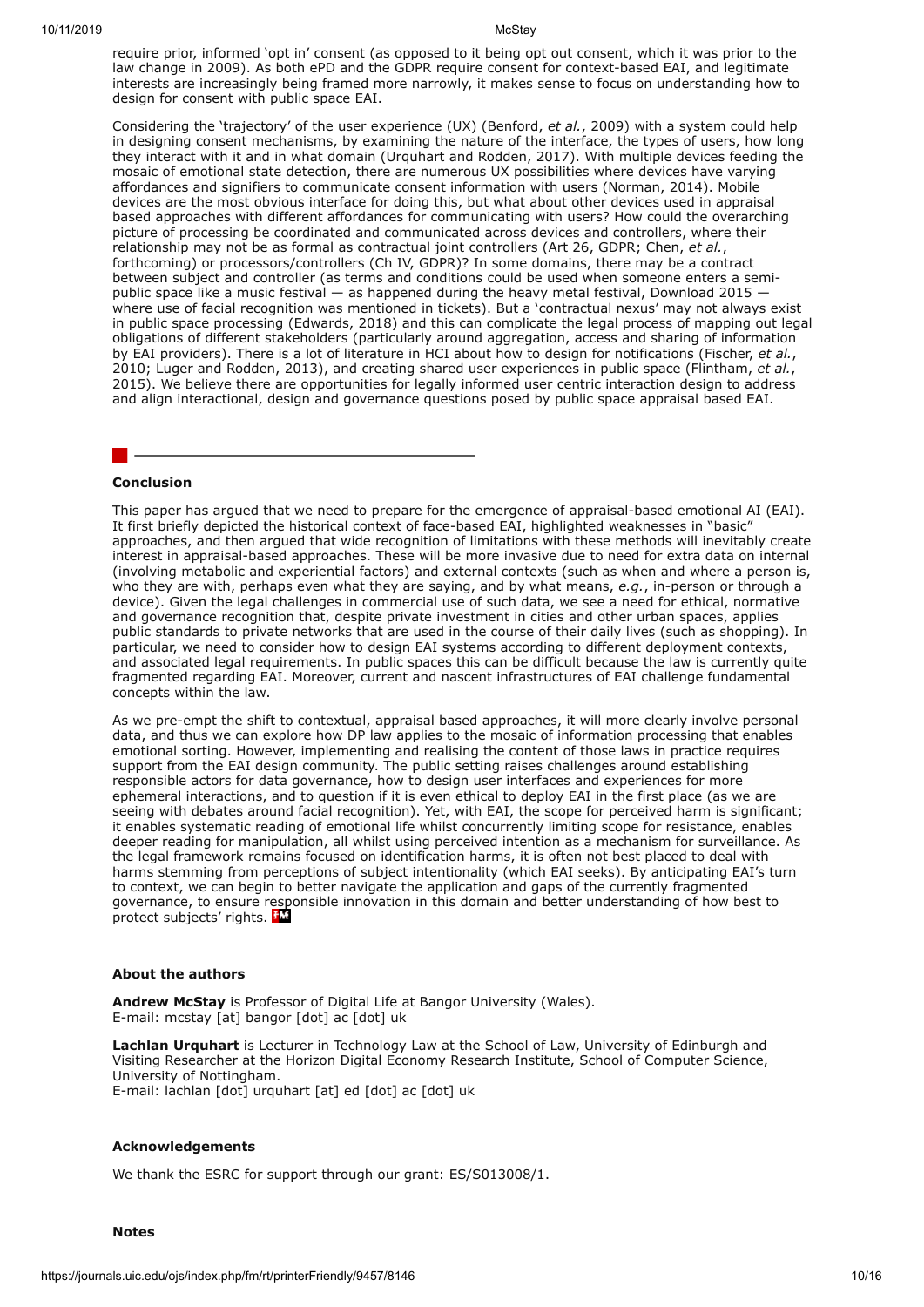- <span id="page-11-0"></span>[1.](#page-3-0) McDuff and Czerwinski, 2018, p. 79.
- <span id="page-11-1"></span>[2.](#page-3-1) *Ibid.*
- <span id="page-11-2"></span>[3.](#page-4-2) [https://landsec.com/policies/privacy-policy/piccadilly-lights-english.](https://landsec.com/policies/privacy-policy/piccadilly-lights-english)
- <span id="page-11-3"></span>[4.](#page-4-3) See <https://www.sbxl.com/retail-the-secret-psychology/>.
- <span id="page-11-4"></span>[5.](#page-4-4) See <https://docs.aws.amazon.com/rekognition/latest/dg/what-is.html>.
- <span id="page-11-5"></span>[6.](#page-4-5) See [https://cloud.google.com/vision/docs/detecting-faces#vision\\_face\\_detection\\_gcs-go](https://cloud.google.com/vision/docs/detecting-faces#vision_face_detection_gcs-go).
- <span id="page-11-6"></span>[7.](#page-4-6) Marx, 2003, p. 200.
- <span id="page-11-7"></span>[8.](#page-5-1) Verbeek, 2011, p. 9.

<span id="page-11-8"></span>[9.](#page-5-2) In EU parlance, a 'Regulation' is a legal instrument that applies in the same way in all member states (MS), without need for further MS legislation to instantiate the law. A Directive, in contrast, does require additional MS law, leading to subtle differences in each how each MS instantiates the law.

- <span id="page-11-9"></span>[10.](https://journals.uic.edu/ojs/index.php/fm/rt/printerFriendly/9457/10a) Carey, 2018, p. 13.
- <span id="page-11-10"></span>[11.](https://journals.uic.edu/ojs/index.php/fm/rt/printerFriendly/9457/11a) U.K. Information Commissioner Office (ICO), 2017, p. 6.
- <span id="page-11-11"></span>[12.](https://journals.uic.edu/ojs/index.php/fm/rt/printerFriendly/9457/12a) U.K. Information Commissioner Office (ICO), 2019a, p. 1.
- <span id="page-11-12"></span>[13.](https://journals.uic.edu/ojs/index.php/fm/rt/printerFriendly/9457/13a) Art 14, GDPR; EDPB, 2019a, paragraph 54.
- <span id="page-11-13"></span>[14.](https://journals.uic.edu/ojs/index.php/fm/rt/printerFriendly/9457/14a) EDPB, 2019a, paragraph 7.
- <span id="page-11-14"></span>[15.](https://journals.uic.edu/ojs/index.php/fm/rt/printerFriendly/9457/15a) EDPB, 2019a, paragraph 75.
- <span id="page-11-15"></span>[16.](https://journals.uic.edu/ojs/index.php/fm/rt/printerFriendly/9457/16a) EDPB, 2019a, paragraph 79.
- <span id="page-11-16"></span>[17.](https://journals.uic.edu/ojs/index.php/fm/rt/printerFriendly/9457/17a) *Ibid*.
- <span id="page-11-17"></span>[18.](https://journals.uic.edu/ojs/index.php/fm/rt/printerFriendly/9457/18a) EDPB, 2019a, pp. 9–11.

<span id="page-11-18"></span>[19.](https://journals.uic.edu/ojs/index.php/fm/rt/printerFriendly/9457/19a) https://privacyblogfullservice.huntonwilliamsblogs.com/wp[content/uploads/sites/28/2019/07/edpb\\_guidelines\\_201903\\_videosurveillance.pdf](https://privacyblogfullservice.huntonwilliamsblogs.com/wp-content/uploads/sites/28/2019/07/edpb_guidelines_201903_videosurveillance.pdf).

- <span id="page-11-19"></span>[20.](https://journals.uic.edu/ojs/index.php/fm/rt/printerFriendly/9457/20a) EDPB, 2019a, paragraph 37.
- <span id="page-11-20"></span>[21.](https://journals.uic.edu/ojs/index.php/fm/rt/printerFriendly/9457/21a) EDPB, 2019b, paragraph 14.
- <span id="page-11-21"></span>[22.](https://journals.uic.edu/ojs/index.php/fm/rt/printerFriendly/9457/22a) EDPB, 2019b, paragraphs 40–41.

<span id="page-11-22"></span>[23.](https://journals.uic.edu/ojs/index.php/fm/rt/printerFriendly/9457/23a) EDPB, 2019b, paragraphs 29–31; *Unabhängiges Landeszentrum für Datenschutz Schleswig-Holstein v Wirtschaftsakademie Schleswig-Holstein GmbH*, paragraphs 33–34.

<span id="page-11-23"></span>[24.](https://journals.uic.edu/ojs/index.php/fm/rt/printerFriendly/9457/24a) Dourish, 2004, p. 20.

<span id="page-11-24"></span>[25.](https://journals.uic.edu/ojs/index.php/fm/rt/printerFriendly/9457/25a) U.K. Information Commissioner Office (ICO), 2019c, p. 23.

### **References**

Ada Lovelace Institute, 2019. "Beyond face value: Public attitudes to facial recognition technology" (2 September), at [https://www.adalovelaceinstitute.org/beyond-face-value-public-attitudes-to-facial](https://www.adalovelaceinstitute.org/beyond-face-value-public-attitudes-to-facial-recognition-technology/)recognition-technology/, accessed 23 September 2019.

F. Altenberger and C. Lenz, 2018. "A non-technical survey on deep convolutional neural network architectures," *arXiv* (6 March), at <https://arxiv.org/abs/1803.02129>, accessed 23 September 2019.

Article 29 Data Protection Working Party, 2004. "Opinion 4/2004 on the processing of personal data by means of video surveillance" (11 February), at https://ec.europa.eu/justice/article-[29/documentation/opinion-recommendation/files/2004/wp89\\_en.pdf, accessed 23 S](https://ec.europa.eu/justice/article-29/documentation/opinion-recommendation/files/2004/wp89_en.pdf)eptember 2019.

L.F. Barrett, R. Adolphs, S. Marsella, A.M. Martinez and S.D. Pollak, 2019. "Emotional expressions reconsidered: Challenges to inferring emotion from human facial movements," *Psychological Science in the Public Interest*, volume 20, number 1, pp. 1–68. doi: [https://doi.org/10.1177/1529100619832930,](https://doi.org/10.1177/1529100619832930) accessed 23 September 2019.

S. Benford, G. Giannachi, B. Koleva and T. Rodden, 2009. "From interaction to trajectories: Designing coherent journeys through user experiences," *CHI '09: Proceedings of the SIGCHI Conference on Human Factors in Computing Systems*, pp. 709–718. doi: <https://doi.org/10.1145/1518701.1518812>, accessed 23 September 2019.

I. Brown, 2015. "GSR discussion paper: Regulation and the Internet of things," *International Telecommunications Union* (25 June), at https://www.itu.int/en/ITU-[D/Conferences/GSR/Documents/GSR2015/Discussion\\_papers\\_and\\_Presentations/GSR\\_DiscussionPaper\\_IoT.pdf,](https://www.itu.int/en/ITU-D/Conferences/GSR/Documents/GSR2015/Discussion_papers_and_Presentations/GSR_DiscussionPaper_IoT.pdf) accessed 23 September 2019.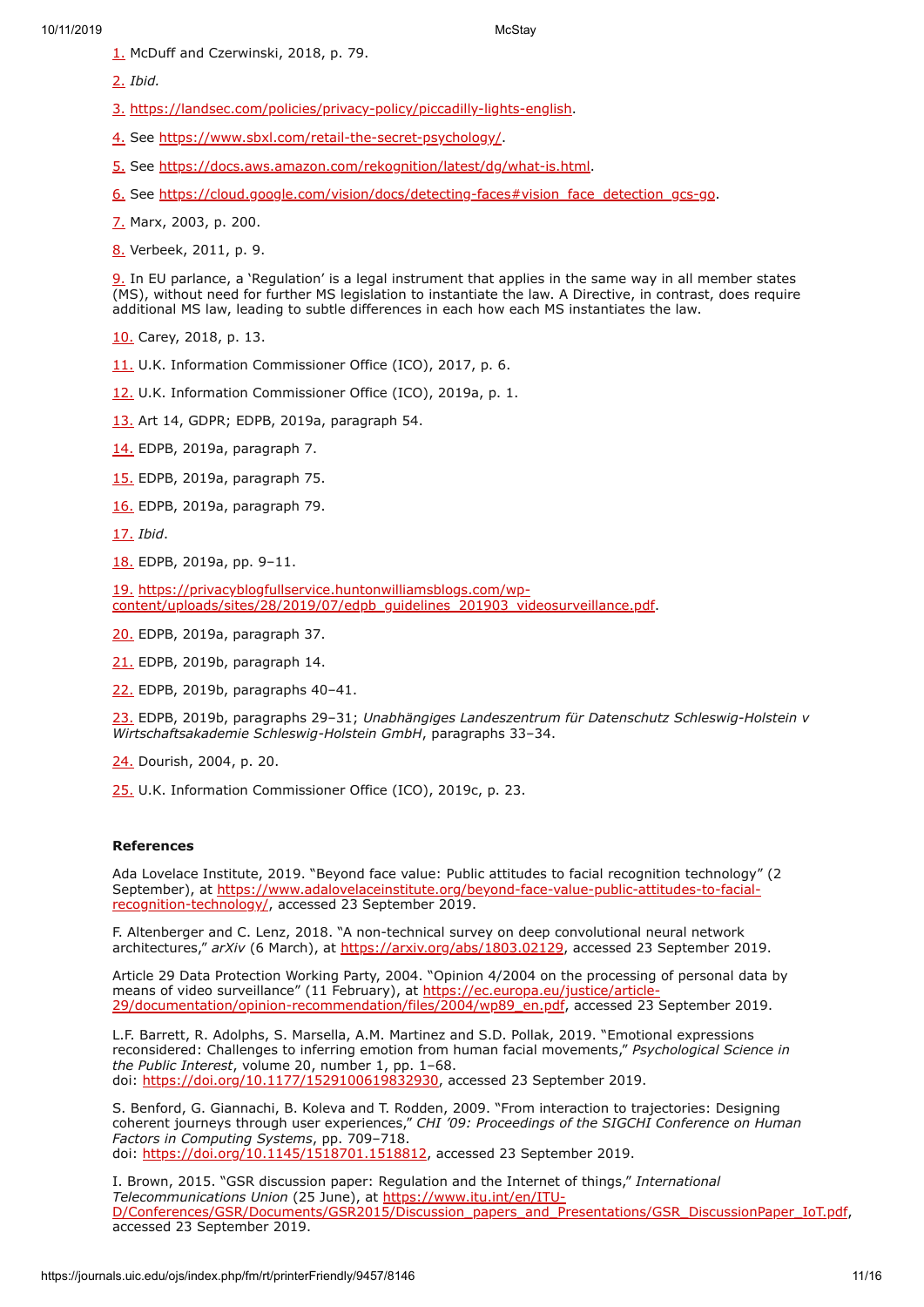P. Carey, 2018. *Data protection: A practical guide to UK and EU law*. Fifth edition. Oxford: Oxford University Press.

A. Cawsey, 1998. *The essence of artificial intelligence*. Harlow: Prentice Hall.

J. Chen, L. Edwards, L. Urquhart and D. McAuley, forthcoming. "Fair reassignment of responsibility and accountability in smart homes: Joint controllership and household exemption as legal mechanisms and their limitations."

T. Claburn, 2017. "MAC randomization: A massive failure that leaves iPhones, Android mobes open to tracking," *Register* (10 March), at [https://www.theregister.co.uk/2017/03/10/mac\\_address\\_randomization/](https://www.theregister.co.uk/2017/03/10/mac_address_randomization/), accessed 23 September 2019.

D. Clifford, 2017. "Citizen-consumers in a personalised galaxy: Emotion influenced decision-making, a true path to the dark side?" *CiTiP Working Paper Series*, at [https://ssrn.com/abstract=3037425,](https://ssrn.com/abstract=3037425) accessed 23 September 2019.

doi: [http://dx.doi.org/10.2139/ssrn.3037425,](http://dx.doi.org/10.2139/ssrn.3037425) accessed 23 September 2019.

Council of the European Union, 2018. "Progress report on the proposal for a Regulation on Privacy and Electronic Communications" (23 November), at [http://data.consilium.europa.eu/doc/document/ST-14491-](http://data.consilium.europa.eu/doc/document/ST-14491-2018-INIT/en/pdf) 2018-INIT/en/pdf, accessed 23 September 2019.

A. Crabtree, T. Lodge, J. Colley, C. Greenhalgh, K. Glover, H. Haddadi, Y. Amar, R. Mortier, Q. Li, J. Moore, L. Wang, Y. Poonam, J. Zhao, A. Brown, L. Urquhart and D. McAuley, 2018. "Building accountability into the Internet of things: The IoT databox model," *Journal of Reliable Intelligent Environments*, volume 4, number 1, pp. 39–55.

doi: [https://doi.org/10.1007/s40860-018-0054-5,](https://doi.org/10.1007/s40860-018-0054-5) accessed 23 September 2019.

K. Crawford, 2019. "Halt the use of facial-recognition technology until it is regulated," *Nature*, volume 572, number 7771 (27 August), p. 565, at [https://www.nature.com/articles/d41586-019-02514-7,](https://www.nature.com/articles/d41586-019-02514-7) accessed 23 September 2019. doi: [https://doi.org/10.1038/d41586-019-02514-7,](https://doi.org/10.1038/d41586-019-02514-7) accessed 23 September 2019.

C. Darwin, 2009. *The expression of the emotions in man and animals*. Oxford: Oxford University Press.

B. Davies, M. Innes and A. Dawson, 2018. "An evaluation of South Wales use of facial recognition," Cardiff: Universities' Police Science Institute, Crime & Security Research Institute, Cardiff University, at [https://crimeandsecurity.org/feed/afr,](https://crimeandsecurity.org/feed/afr) accessed 23 September 2019.

G. Deleuze, 1992. "Postscript on the societies of control," *October*, volume 59, pp. 3–7.

M. Dodge and R. Kitchin, 2007. "'Outlines of a world coming into existence': Pervasive computing and the ethics of forgetting," *Environment and Planning B: Urban Analytics and City Science*, volume 34, number 3, pp. 431–445.

doi: <https://doi.org/10.1068/b32041t>, accessed 23 September 2019.

P. Dourish, 2004. "What talk about when we talk about context," *Personal and Ubiquitous Computing*, volume 8, number 1, pp. 19–30.

doi: [https://doi.org/10.1007/s00779-003-0253-8,](https://doi.org/10.1007/s00779-003-0253-8) accessed 23 September 2019.

G.–B. Duchenne, 1990. *The mechanism of human facial expression*. Edited and translated by R.A. Cuthbertson. Cambridge: Cambridge University Press.

L. Edwards, 2018. "Data protection and e-privacy: From spam and cookies to big data, machine learning and profiling," In: L. Edwards (editor). *Law, policy and the Internet*. Oxford: Hart Publishing.

L. Edwards, 2016. "Privacy, security and data protection in smart cities: A critical EU law perspective," *European Data Protection Law Review*, volume 2, number 1, pp. 28–58. doi: [https://doi.org/10.21552/EDPL/2016/1/6,](https://doi.org/10.21552/EDPL/2016/1/6) accessed 23 September 2019.

L. Edwards, 2004. "Taking the 'personal' out of personal data: *Durant v FSA* and its impact on the legal regulation of CCTV," *SCRIPT-ed*, volume 1, number 2, pp. 341–349, and at https://script-ed.org/wp[content/uploads/2016/07/1-2-Edwards.pdf, accessed 23 September 2019.](https://script-ed.org/wp-content/uploads/2016/07/1-2-Edwards.pdf)

P. Ekman and W.V. Friesen, 1978. *Facial action coding system: Investigator's guide*. Palo Alto, Calif.: Consulting Psychologists Press.

P. Ekman and W.V. Friesen, 1971. "Constants across cultures in the face and emotion," *Journal of Personality and Social Psychology*, volume 17, number 2, pp. 124–129. doi: [http://dx.doi.org/10.1037/h0030377,](http://dx.doi.org/10.1037/h0030377) accessed 23 September 2019.

ePrivacy Directive (ePD), 2002. "ePrivacy Directive 2002/58/EC as amended by DIRECTIVE 2009/136/EC," at https://eur-lex.europa.eu/LexUriServ/LexUriServ.do? [uri=CONSLEG:2002L0058:20091219:EN:PDF, accessed 23 September 2](https://eur-lex.europa.eu/LexUriServ/LexUriServ.do?uri=CONSLEG:2002L0058:20091219:EN:PDF)019.

ePrivacy Regulation (ePR), 2017. "Proposal for a REGULATION OF THE EUROPEAN PARLIAMENT AND OF THE COUNCIL concerning the respect for private life and the protection of personal data in electronic communications and repealing Directive 2002/58/EC (Regulation on Privacy and Electronic Communications) Brussels, 10.1.2017 COM (2017) 10 final 2017/0003 (COD)," at https://eur[lex.europa.eu/legal-content/EN/TXT/?uri=CELEX%3A52017PC0010, accessed 23 September 20](https://eur-lex.europa.eu/legal-content/EN/TXT/?uri=CELEX%3A52017PC0010)19.

EU Parliament, 2019. "Legislative train schedule, connected digital single market," at [https://www.europarl.europa.eu/legislative-train/theme-connected-digital-single-market/file-jd-e-privacy-](ttps://www.europarl.europa.eu/legislative-train/theme-connected-digital-single-market/file-jd-e-privacy-reform)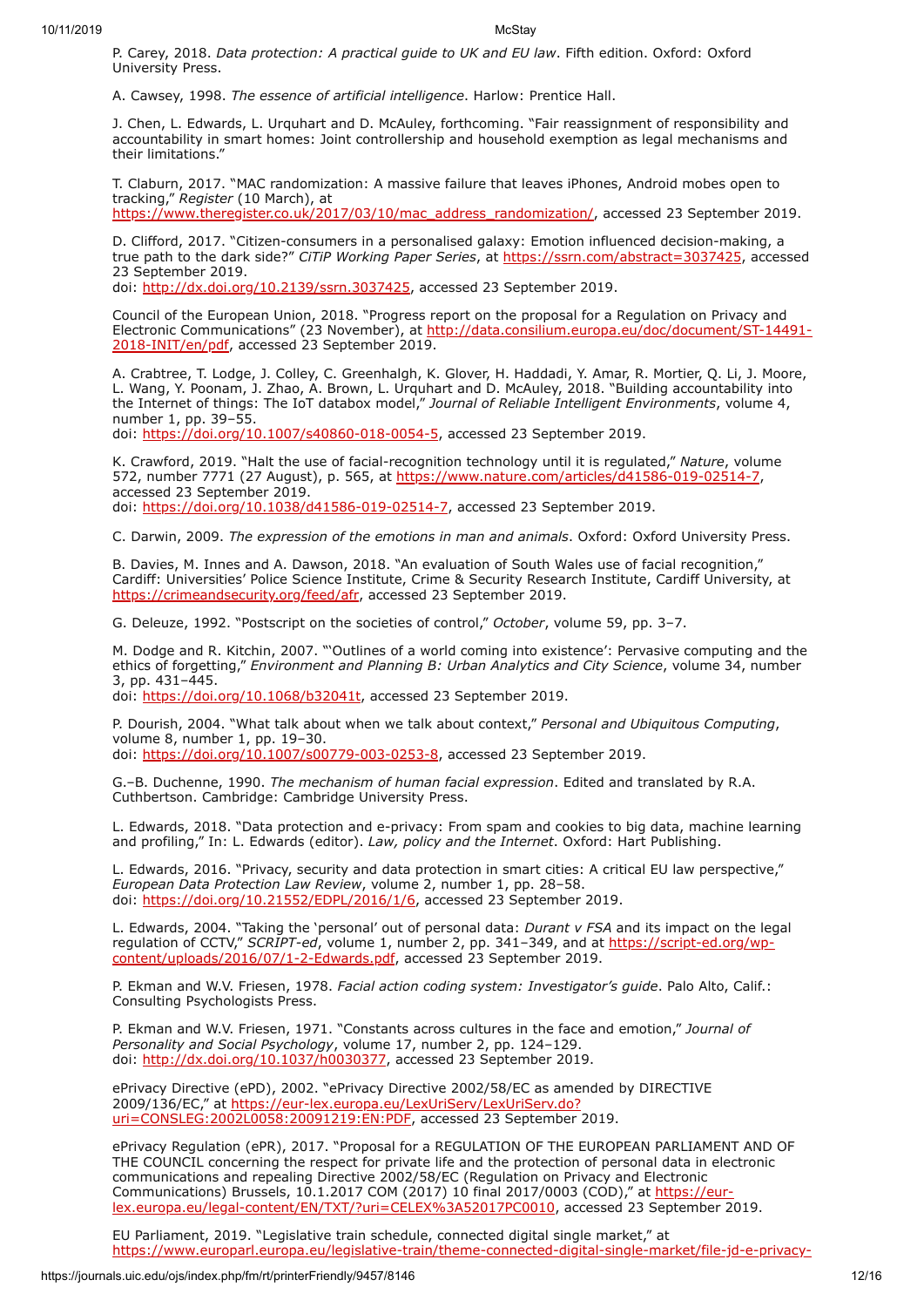[reform, accessed 23 September 2019.](ttps://www.europarl.europa.eu/legislative-train/theme-connected-digital-single-market/file-jd-e-privacy-reform)

European Data Protection Board (EDPB), 2019a. "Guidelines 3/2019 on processing of personal data through video devices" (10 July), at https://edpb.europa.eu/our-work-tools/public[consultations/2019/guidelines-32019-processing-personal-data-through-video\\_en,](https://edpb.europa.eu/our-work-tools/public-consultations/2019/guidelines-32019-processing-personal-data-through-video_en) accessed 23 September 2019.

European Data Protection Board (EDPB), 2019b. "Opinion 5/2019 on the interplay between the ePrivacy Directive and the GDPR, in particular regarding the competence, tasks and powers of data protection authorities" (12 March), at [https://edpb.europa.eu/sites/edpb/files/files/file1/201905\\_edpb\\_opinion\\_eprivacydir\\_gdpr\\_interplay\\_en\\_0.pdf](https://edpb.europa.eu/sites/edpb/files/files/file1/201905_edpb_opinion_eprivacydir_gdpr_interplay_en_0.pdf),

accessed 23 September 2019.

L. Fernandez and L. Huey, 2009. "Is resistance futile? Thoughts on resisting surveillance," *Surveillance* and Society, volume 6, number 3, at [https://ojs.library.queensu.ca/index.php/surveillance-and](https://ojs.library.queensu.ca/index.php/surveillance-and-society/article/view/3280)society/article/view/3280, accessed 23 September 2019. doi: [https://doi.org/10.24908/ss.v6i3.3280,](https://doi.org/10.24908/ss.v6i3.3280) accessed 23 September 2019.

J.E. Fischer, N. Yee, V. Bellotti, N. Good, S. Benford and C. Greenhalgh, 2010. "Effects of content and time of delivery on receptivity to mobile interruptions," *MobileHCI '10: Proceedings of the 12th International Conference on Human Computer Interaction with Mobile Devices and Services*, pp. 103–112. doi: <https://doi.org/10.1145/1851600.1851620>, accessed 23 September 2019.

M.D. Flintham, R. Velt, M.L. Wilson, E.J. Anstead, S. Benford, A. Brown, T. Pearce, D. Price and J. Sprinks, 2015. "Run spot run: Capturing and tagging footage of race by crowds of spectators," *CHI '15: Proceedings of the 33rd Annual ACM Conference on Human Factors in Computing Systems*, pp. 747–756. doi: <https://doi.org/10.1145/2702123.2702463>, accessed 23 September 2019.

B.J. Fogg, 2002. "Persuasive technology: Using computers to change what we think and do," *Ubiquity*, volume 2002, article number 5. doi: [http://dx.doi.org/10.1145/764008.763957,](http://dx.doi.org/10.1145/764008.763957) accessed 23 September 2019.

Forbrukerrådet, 2018. "Deceived by design: How tech companies use dark patterns to discourage us from exercising our rights to privacy" (27 June), at https://fil.forbrukerradet.no/wp[content/uploads/2018/06/2018-06-27-deceived-by-design-final.pdf, accessed 2](https://fil.forbrukerradet.no/wp-content/uploads/2018/06/2018-06-27-deceived-by-design-final.pdf)3 September 2019.

Gartner, 2018. "Emotion AI will personalize interactions" (22 January), at <https://www.gartner.com/smarterwithgartner/emotion-ai-will-personalize-interactions>, accessed 23 September 2019.

General Data Protection Regulation (GDPR), 2016. "Regulation (EU) 2016/679 of the European Parliament and of the Council of 27 April 2016 on the protection of natural persons with regard to the processing of personal data and on the free movement of such data, and repealing Directive 95/46/EC," at [https://publications.europa.eu/en/publication-detail/-/publication/3e485e15-11bd-11e6-ba9a-](https://publications.europa.eu/en/publication-detail/-/publication/3e485e15-11bd-11e6-ba9a-01aa75ed71a1/language-en)01aa75ed71a1/language-en, accessed 22 September 2019.

M. Goulden, P. Tolmie, R. Mortier, T. Lodge, A.–K. Pietilainen and R. Teixeira, 2018. "Living with interpersonal data: Observability and accountability in the age of pervasive ICT," *New Media & Society*, volume 20, number 4, pp. 1,580–1,599. doi: [https://doi.org/10.1177/1461444817700154,](https://doi.org/10.1177/1461444817700154) accessed 23 September 2019.

S. Graham, 2009. "Cities as battlespace: The new military urbanism," *City*, volume 13, number 4, pp. 383–402.

doi: [http://dx.doi.org/10.1080/13604810903298425,](http://dx.doi.org/10.1080/13604810903298425) accessed 23 September 2019.

A. Greenfield, 2013. *Against the smart city*. New York: Do Projects.

J. Grudin, 1990. "The computer reaches out:The historical continuity of interface design," *CHI '90: Proceedings of the SIGCHI Conference on Human Factors in Computing Systems*, pp. 261–268. doi: <https://doi.org/10.1145/97243.97284>, accessed 23 September 2019.

H. Gunes and M. Pantic, 2010. "Automatic, dimensional and continuous emotion recognition," *International Journal of Synthetic Emotions*, volume 1, number 1, pp. 68–99. doi: [http://dx.doi.org/10.4018/jse.2010101605,](http://dx.doi.org/10.4018/jse.2010101605) accessed 23 September 2019.

K.D. Haggerty and R.V. Ericson, 2000. "The surveillant assemblage," *British Journal of Sociology*, volume 51, number 4, pp. 605–622.

doi: [http://dx.doi.org/10.1080/00071310020015280,](http://dx.doi.org/10.1080/00071310020015280) accessed 23 September 2019.

R. Kitchin, 2014. "The real-time city? Big data and smart urbanism," *GeoJournal*, volume 79, number 1, pp. 1–14.

doi: [https://doi.org/10.1007/s10708-013-9516-8,](https://doi.org/10.1007/s10708-013-9516-8) accessed 23 September 2019.

E. Kosta, 2013. "Peeking into the cookie jar: the European approach towards the regulation of cookies," *International Journal of Law and Information Technology*, volume 21, number 4, pp. 380–406. doi: [https://doi.org/10.1093/ijlit/eat011,](https://doi.org/10.1093/ijlit/eat011) accessed 23 September 2019.

Law Society, 2019. "Algorithms in the criminal justice system report" (4 June), at [https://www.lawsociety.org.uk/support-services/research-trends/algorithm-use-in-the-criminal-justice](https://www.lawsociety.org.uk/support-services/research-trends/algorithm-use-in-the-criminal-justice-system-report/)system-report/, accessed 23 September 2019.

Z.C. Lipton, J. Berkowitz and C. Elkan, 2015. "A critical review of recurrent neural networks for sequence learning," arXiv (29 May), at [https://arxiv.org/abs/1506.00019,](https://arxiv.org/abs/1506.00019) accessed 23 September 2019.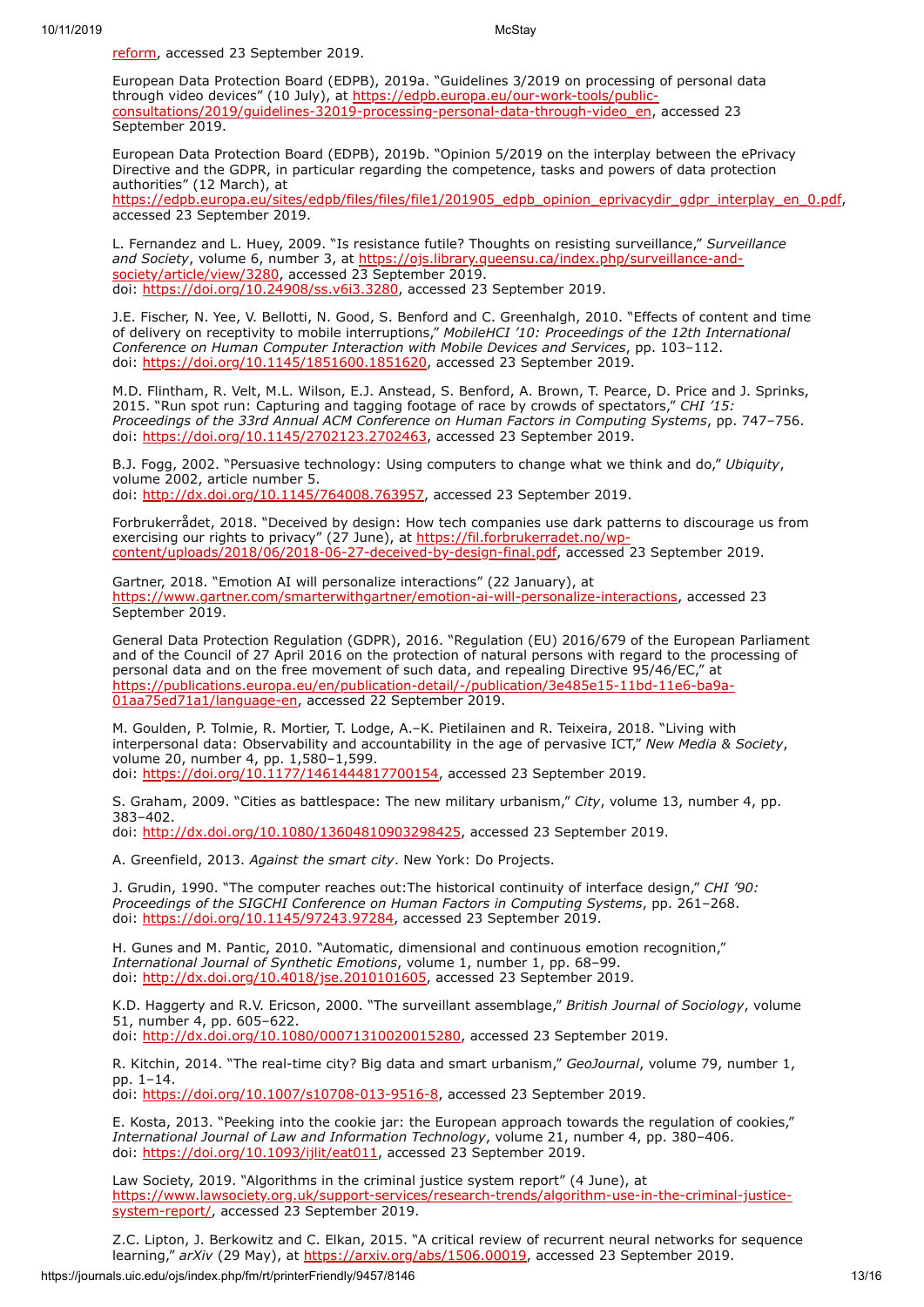E. Luger and T. Rodden, 2013. "An informed view on consent for UbiComp," *UbiComp '13: Proceedings of the 2013 ACM International Joint Conference on Pervasive and Ubiquitous Computing*, pp. 529–538. doi: <https://doi.org/10.1145/2493432.2493446>, accessed 23 September 2019.

D. Lyon (editor), 2003. *Surveillance as social sorting: Privacy, risk, and digital discrimination*. New York: Routledge.

B. Martinez, M.F. Valstar, B. Jiang and M. Pantic, 2017. "Automatic analysis of facial actions: A survey," *IEEE Transactions on Affective Computing*, volume 10, number 3, pp. 325–347. doi: <https://doi.org/10.1109/TAFFC.2017.2731763>, accessed 23 September 2019.

G.T. Marx, 2003. "A tack in the shoe: Neutralizing and resisting the new surveillance," *Journal of Social Issues*, volume 59, number 2, pp. 369390. doi: [https://doi.org/10.1111/1540-4560.00069,](https://doi.org/10.1111/1540-4560.00069) accessed 23 September 2019.

V. Mayer-Schönberger, 2009. *Delete: The virtue of forgetting in the digital age*. Princeton, N.J.: Princeton University Press.

D. McDuff and M. Czerwinski, 2018. "Designing emotionally sentient agents," *Communications of the ACM*, volume 61, number 12, pp. 74–83. doi: [http://dx.doi.org/10.1145/3186591,](http://dx.doi.org/10.1145/3186591) accessed 23 September 2019.

D. McDuff and R. el Kaliouby, 2017. "Applications of automated facial coding in media measurement," *IEEE Transactions on Affective Computing*, volume 8, number 2, pp. 148–160. doi: [http://dx.doi.org/10.1109/TAFFC.2016.2571284,](http://dx.doi.org/10.1109/TAFFC.2016.2571284) accessed 23 September 2019.

A. McStay, 2018. *Emotional AI: The rise of empathic media*. London: Sage.

A. McStay, 2017. "An ethical intervention into conscious cities," *Conscious Cities Journal*, number 3, at <https://theccd.org/articles/ethical-intervention-conscious-cities>, accessed 23 September 2019.

A. McStay, 2016. "Empathic media and advertising: Industry, policy, legal and citizen perspectives (the case for intimacy)," *Big Data & Society*, (23 November). doi: [https://doi.org/10.1177/2053951716666868,](https://doi.org/10.1177/2053951716666868) accessed 23 September 2019.

A. McStay, 2014. *Privacy and philosophy: New media and affective protocol*. New York: Peter Lang.

A. McStay, V. Bakir, P. Mantello and L. Urquhart, 2019. "Cross cultural conversations between Japan and UK on emotional AI," *Report of ESRC Project ES/S013008/1*, at [https://emotionalai.org/projects,](https://emotionalai.org/projects) accessed 23 September 2019.

T. Monahan, 2015. "The right to hide? Anti-surveillance camouflage and the aestheticization of resistance," *Communication and Critical/Cultural Studies*, volume 12, number 2, pp. 159–178. doi: <http://dx.doi.org/10.1080/14791420.2015.1006646>, accessed 23 September 2019.

H. Nissenbaum, 2010. *Privacy in context: Technology, policy, and the integrity of social life*. Stanford, Calif.: Stanford Law Books.

D.A. Norman, 2014. *The design of everyday things*. Revised and expanded edition. Cambridge, Mass.: MIT Press.

A. Porter Felt, R.W. Reeder, A. Ainslie, H. Harris, M. Walker, C. Thompson, M.E. Acer, E. Morant and S. Consolvo, 2016. "Rethinking connection security indicators," *SOUPS '16: Proceedings of the Twelfth USENIX Conference on Usable Privacy and Security*, pp. 1–13, and at <https://www.usenix.org/system/files/conference/soups2016/soups2016-paper-porter-felt.pdf>, accessed 23 September 2019.

M. Quigley and S. Ayihongbe, 2018. "Everyday cyborgs: On integrated persons and integrated goods," *Medical Law Review*, volume 26, number 2, pp. 276–308. doi: [https://doi.org/10.1093/medlaw/fwy003,](https://doi.org/10.1093/medlaw/fwy003) accessed 23 September 2019.

S. Ren, K. He, R. Girshick and J. Sun, 2015. "Faster R-CNN: Towards real-time object detection with region proposal networks," *arXiv* (4 June), at <https://arxiv.org/abs/1506.01497>, accessed 23 September 2019.

J.A. Russell, 1994. "Is there universal recognition of emotion from facial expression? A review of the cross-cultural studies," *Psychological Bulletin*, volume 115, number 1, pp. 102–141. doi: <http://dx.doi.org/10.1037/0033-2909.115.1.102>, accessed 23 September 2019.

Sensing Feeling, 2018. "Advanced human emotion sensing products for business," at [https://sensingfeeling.io/#,](https://sensingfeeling.io/#) accessed 23 September 2019.

M. Shepard, 2011. "Introduction," In: M. Shepard (editor). Sentient city: Ubiquitous computing, architecture, and the future of urban space. Cambridge, Mass.: MIT Press.

K. Shubber, 2013. "Tracking devices hidden in London's recycling bins are stalking your smartphone," Wired (9 August), at [https://www.wired.co.uk/article/recycling-bins-are-watching-you,](https://www.wired.co.uk/article/recycling-bins-are-watching-you) accessed 23 September 2019.

J. Singh, T. Pasquier, J. Bacon, J. Powles, R. Diaconu and D. Eyers, 2016. "Big ideas paper: Policy-driven middleware for a legally-compliant Internet of things," *Middleware '16: Proceedings of the 17th International Middleware Conference*, article number 13. doi: <https://doi.org/10.1145/2988336.2988349>, accessed 23 September 2019.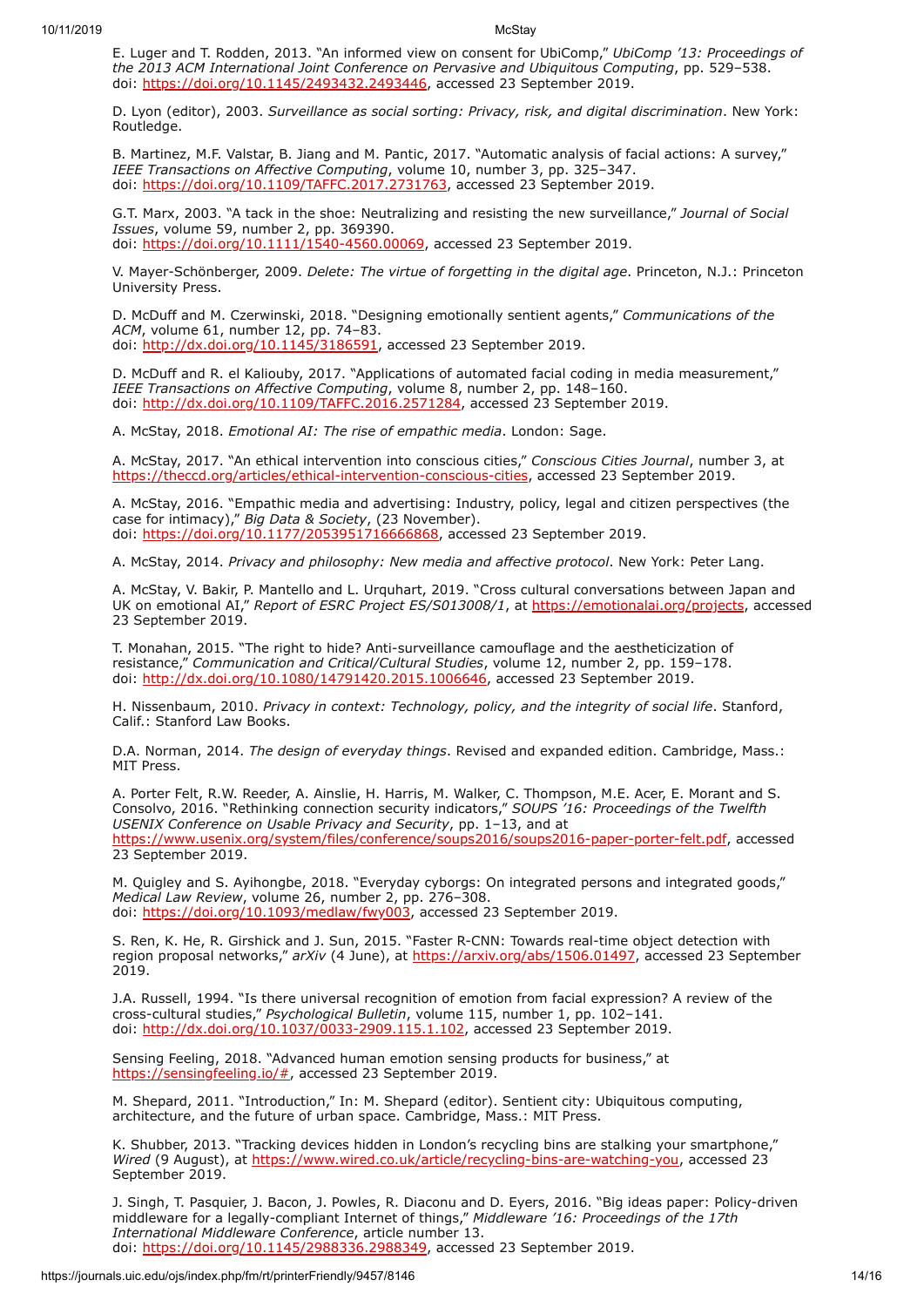D.J. Solove, 2006. "A taxonomy of privacy," *University of Pennsylvania Law Review*, volume 154, number 3, pp. 477–564.

doi: [https://doi.org/10.2307/40041279,](https://doi.org/10.2307/40041279) accessed 23 September 2019.

S. Song, L. Shen and M. Valstar, 2018. "Human behaviour-based automatic depression analysis using hand-crafted statistics and deep learned spectral features," *2018 13th IEEE International Conference on Automatic Face & Gesture Recognition (FG 2018)*, pp. 158–165. doi: [https://doi.org/10.1109/FG.2018.00032,](https://doi.org/10.1109/FG.2018.00032) accessed 23 September 2019.

E.R. Sorenson, 1976. *The edge of the forest: Land, childhood and change in a New Guinea protoagricultural society*. Washington, D.C.: Smithsonian Institution Press.

S. Storms, 2018. "Quo vadis, ePrivacy? Confidentiality of machine-to-machine communications," *Centre for IT & IP Law (Katholieke Universiteit Leuven, [KU Leuven]) blog* (26 June), at [https://www.law.kuleuven.be/citip/blog/quo-vadis-eprivacy-confidentiality-of-machine-to-machine](https://www.law.kuleuven.be/citip/blog/quo-vadis-eprivacy-confidentiality-of-machine-to-machine-communications/)communications/, accessed 23 September 2019.

L. Taylor, L. Floridi and B. van der Sloot (editors), 2017. *Group privacy: New challenges of data technologies*. Cham, Switzerland: Springer International. doi: [https://doi.org/10.1007/978-3-319-46608-8,](https://doi.org/10.1007/978-3-319-46608-8) accessed 23 September 2019.

G. Topham, 2018. "The end of road rage? A car which detects emotion," *Guardian* (23 January), at [https://www.theguardian.com/business/2018/jan/23/a-car-which-detects-emotions-how-driving-one](https://www.theguardian.com/business/2018/jan/23/a-car-which-detects-emotions-how-driving-one-made-us-feel)made-us-feel, accessed 23 September 2019.

J. Turow, 2017. *The aisles have eyes: How retailers track your shopping, strip your privacy, and define your power*. New Haven, Conn.: Yale University Press.

U.K. Information Commissioner Office, 2019a. "Live facial recognition technology — Data protection law applies," *ICO Blog*, at https://ico.org.uk/about-the-ico/news-and-events/news-and-blogs/2019/07/blog[live-facial-recognition-technology-data-protection-law-applies/, accessed 23 September 2019.](https://ico.org.uk/about-the-ico/news-and-events/news-and-blogs/2019/07/blog-live-facial-recognition-technology-data-protection-law-applies/)

U.K. Information Commissioner Office, 2019b. "Guidance on use of cookies and similar technologies" (3 July), at [https://ico.org.uk/media/for-organisations/guide-to-pecr/guidance-on-the-use-of-cookies-and](https://ico.org.uk/media/for-organisations/guide-to-pecr/guidance-on-the-use-of-cookies-and-similar-technologies-1-0.pdf)similar-technologies-1-0.pdf, accessed 23 September 2019.

U.K. Information Commissioner Office (ICO), 2019c. "Update report into adtech and real time bidding" (20 June), at [https://ico.org.uk/media/about-the-ico/documents/2615156/adtech-real-time-bidding](https://ico.org.uk/media/about-the-ico/documents/2615156/adtech-real-time-bidding-report-201906.pdf)report-201906.pdf, accessed 23 September 2019.

U.K. Information Commissioner Office (ICO), 2017. "In the picture: A data protection code of practice for [surveillance cameras and personal information," at](https://ico.org.uk/media/1542/cctv-code-of-practice.pdf) https://ico.org.uk/media/1542/cctv-code-ofpractice.pdf, accessed 23 September 2019.

L. Urquhart and T. Rodden, 2017. "New directions in information technology law: Learning from humancomputer interaction," *International Review of Law, Computers & Technology*, volume 31, number 2, pp. 150–169.

doi: [https://doi.org/10.1080/13600869.2017.1298501,](https://doi.org/10.1080/13600869.2017.1298501) accessed 23 September 2019.

L. Urquhart, H. Schnädelbach and N. Jäger, 2019. "Adaptive architecture: Regulating human building interaction," *International Review of Law, Computers & Technology*, volume 33, number 1, pp. 3–33. doi: <u>https://doi.org/10.1080/13600869.2019.1562605</u>, accessed 23 September 2019.

L. Urquhart, T. Lodge and A. Crabtree, 2019. "Demonstrably doing accountability for the Internet of Things," *International Journal of Law and Information Technology*, volume 27, number 1, pp. 1–27. doi: <https://doi.org/10.1093/ijlit/eay015>, accessed 23 September 2019.

L. Urquhart, N. Sailaja and D. McAuley, 2018. "Realising the right to data portability for the domestic Internet of Things," *Personal and Ubiquitous Computing*, volume 22, number 2, pp. 317–332. doi: [https://doi.org/10.1007/s00779-017-1069-2,](https://doi.org/10.1007/s00779-017-1069-2) accessed 23 September 2019.

P.–P. Verbeek, 2011. *Moralizing technology: Understanding and designing the morality of things*. Chicago: University of Chicago Press.

P. Wiles, 2019. *Annual report 2018: Commissioner for the retention and use of biometric material*. London: Office of the Biometrics Commissioner, at [https://www.gov.uk/government/publications/biometrics-commissioner-annual-report-2018,](https://www.gov.uk/government/publications/biometrics-commissioner-annual-report-2018) accessed 23 September 2019.

X. Wu and X. Zhang, 2017. "Responses to critiques on machine learning of criminality perceptions (Addendum of arXiv:1611.04135)," *arXiv* (26 May), at <https://arxiv.org/abs/1611.04135>, accessed 23 September 2019.

### **Case law**

*R [Bridges] v Chief Constable of South Wales Police and Secretary of State for the Home Department* [2019], at [https://www.judiciary.uk/wp-content/uploads/2019/09/bridges-swp-judgment-Final03-09-19-](https://www.judiciary.uk/wp-content/uploads/2019/09/bridges-swp-judgment-Final03-09-19-1.pdf) 1.pdf, accessed 23 September 2019.

*Unabhängiges Landeszentrum für Datenschutz Schleswig-Holstein v Wirtschaftsakademie Schleswig-Holstein GmbH* [2018], paragraphs 33–34, at <http://curia.europa.eu/juris/liste.jsf?num=C-210/16>,